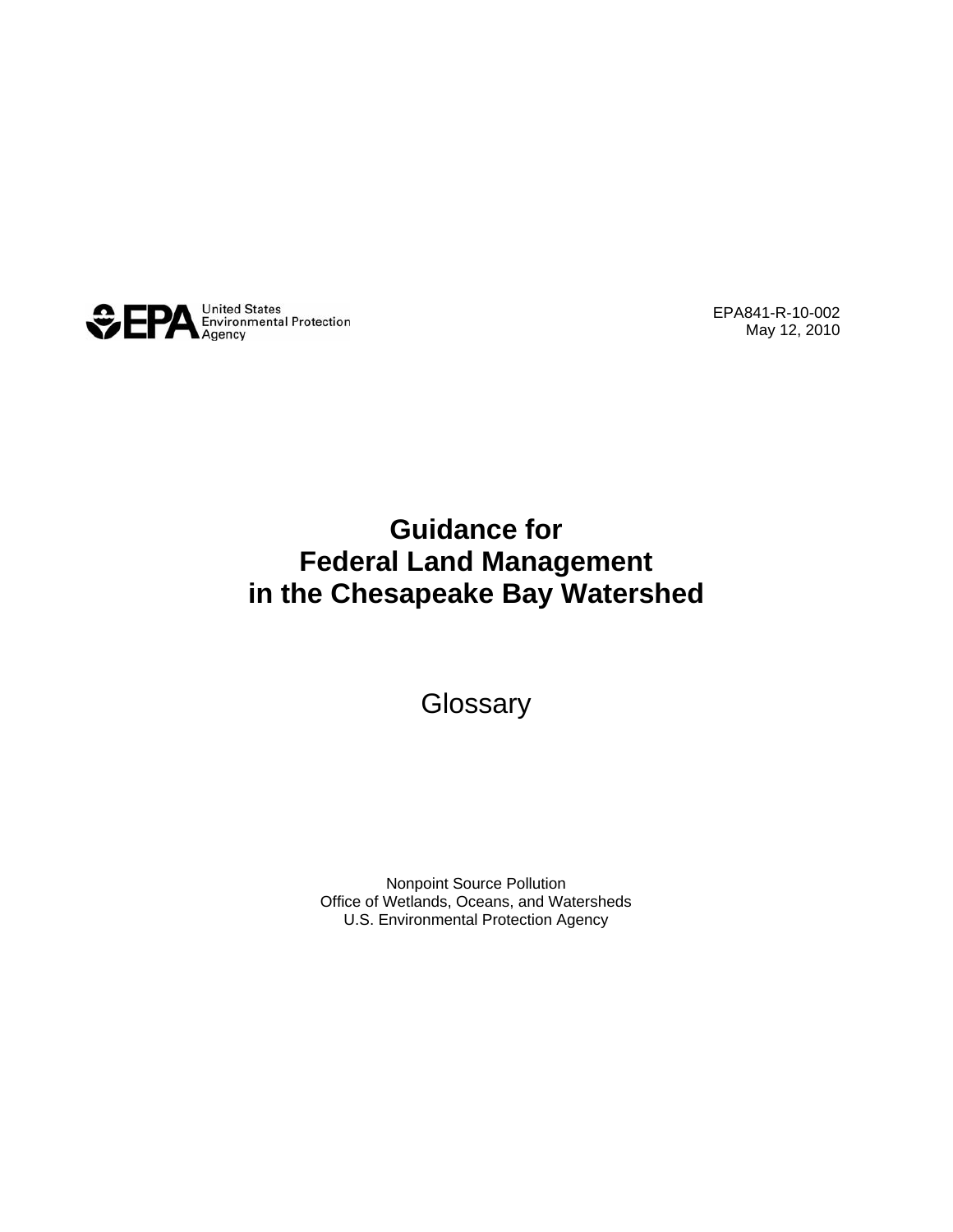## **Glossary**

**activated sludge**. Highly concentrated mass of live bacteria that feed on organic wastes, which are aerated to increase the rate of decomposition.

**active/rest cycles (alternating drainfields)**. Final treatment and soil-based dispersal component of a decentralized treatment system that is composed of multiple soil treatment areas, which are independently dosed under the control of a flow diversion valve according to a preset schedule.

**advanced treatment systems**. Any treatment of sewage that goes beyond the secondary or biological water treatment stage and includes the removal of nutrients such as phosphorus and nitrogen and a high percentage of suspended solids.

**aerobic**. Having molecular oxygen  $(O_2)$  as a part of the environment, or a biological process that occurs only in the presence of molecular oxygen.

**aerobic treatment**. A process by which microbes decompose complex organic compounds in the presence of oxygen and use the liberated energy for reproduction and growth. (Such processes include extended aeration, trickling filtration, and rotating biological contactors.)

**aggregate.** A collective term for sand, gravel, and crushed stone mineral materials in their natural or processed state.

**allochthonos**. Derived from outside a system, such as leaves of terrestrial plants that fall into a stream.

**alluvium**. Deposits of clay, silt, sand, gravel, or other particulate material that has been deposited by a stream or other body of running water in a streambed, on a flood plain, on a delta, or at the base of a mountain.

**alum**. A double sulphate formed of aluminum and some other element (esp. an alkali metal) or of aluminum. It has 24 molecules of water of crystallization. Common alum is the double sulphate of aluminum and potassium. It is white, transparent, very astringent, and crystallizes easily in octahedrons. The term is extended so as to include other double sulphates similar to alum in formula.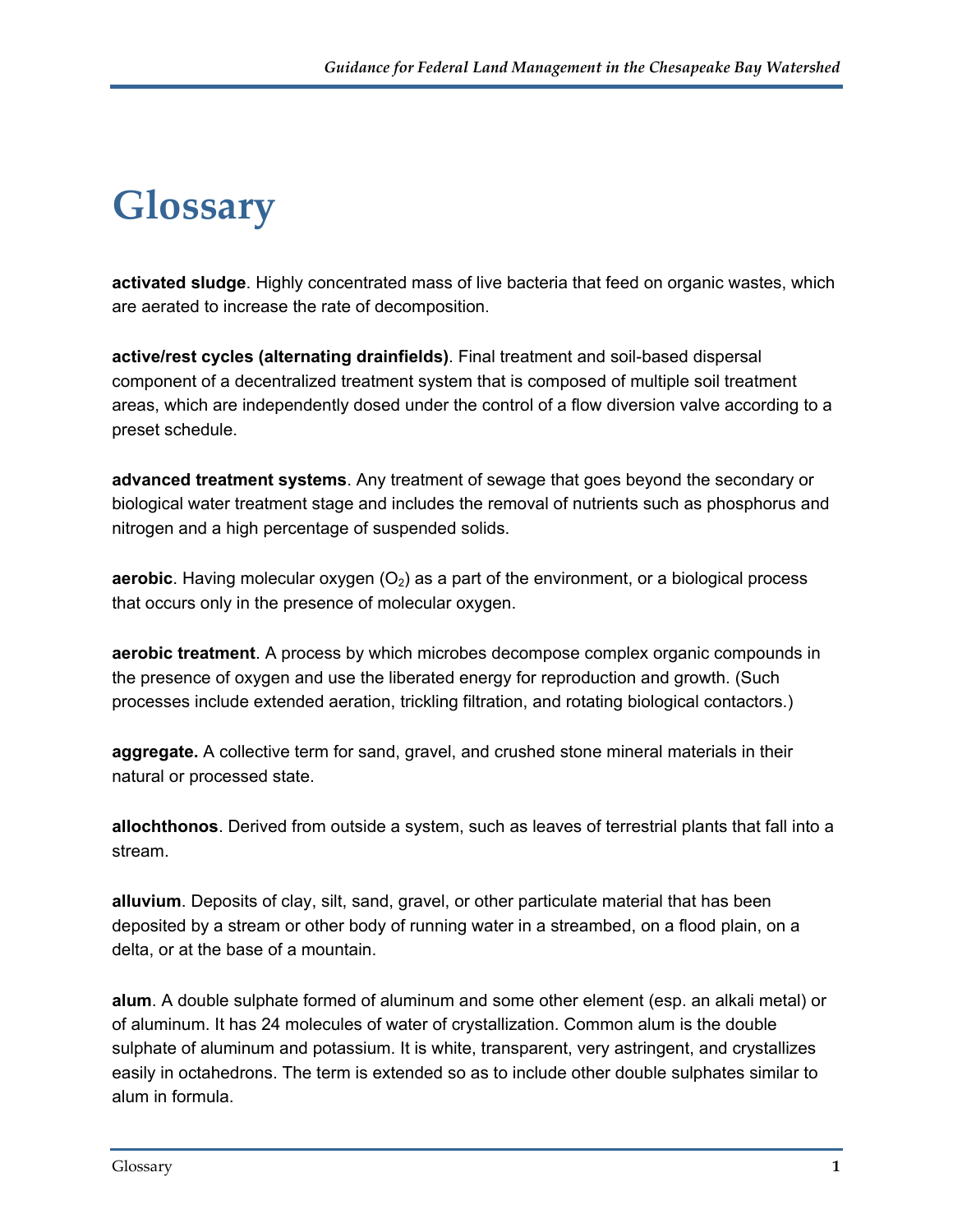**alum (aluminum sulfate) treatment**. Alum or aluminum sulfate is an acid that is commonly used as a poultry litter treatment. Available in either a dry or liquid form, alum's acidic properties are used to reduce ammonia levels in the poultry house, while its binding properties are used to reduce phosphorus (P) in runoff (Moore et al. No date). Alum is also used to reduce P losses from manure and wastewater, to increasing the efficiency of mechanical separation of manure, and to reduce P losses from grazing land.

**ammonia volatilization**. A process that commonly takes place when nitrogen is in an organic form known as urea. Urea can originate from animal manure, urea fertilizers and, to a lesser degree, the decay of plant materials. Ammonia volatilization is most likely to take place when soils are moist and warm and the source of urea is on or near the soil surface. Ammonia volatilization will also take place on alkaline soils (pH greater than 8).

**anabranching channel**. A distributary channel that departs from the main channel, sometimes running parallel to it for several kilometers before rejoining it.

**anaerobic**. Absence of molecular oxygen  $(O<sub>2</sub>)$  as a part of the environment, or a biological process that occurs in the absence of molecular oxygen; bound oxygen is present in other molecules, such as nitrate ( $NO<sub>3</sub>$ -) sulfate ( $SO<sub>4</sub>$ +) and carbon dioxide  $CO<sub>2</sub>$ .

**anaerobic decomposition**. The reduction of the net energy level and change in chemical composition of organic matter caused by microorganisms in an oxygen-free environment.

**analyte**. A substance that is undergoing analysis or is being measured.

**antidegradation**. Provisions in the federal Clean Water Act, codified at 40 CFR 131.12, which provide (1) a minimum level of protection for all surface waters; (2) requirements for alternatives analyses, intergovernmental coordination, and social or economic justification before allowing lowered water quality in high-quality waters; and (3) the highest level of protection for outstanding national resource waters. State water quality standards must include both an antidegradation policy and methods for implementation.

**applied organic load**. The quantity of organic material (e.g., manure) applied to lands or introduced to a receiving waterbody or treatment practice, typically measured as chemical oxygen demand (COD) or biological oxygen demand (BOD).

**aquifer**. A geologic formation, group of formations, or part of a formation that is saturated and sufficiently permeable to transmit water.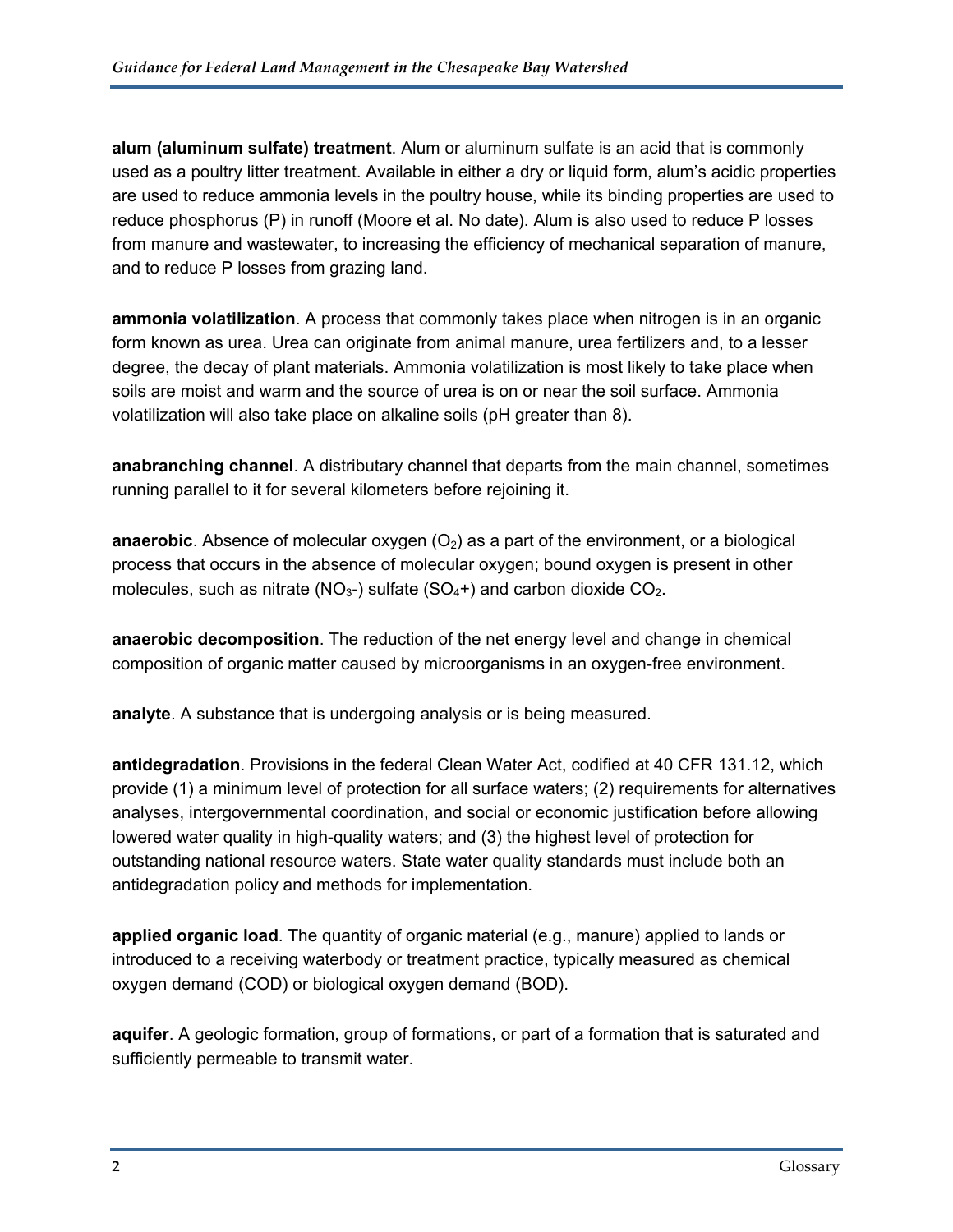**attenuation**. For water velocity: the slowing, modification, or diversion of the flow of water as with detention and retention ponds. For water quality: the process of diminishing contaminant concentrations in water because of filtration, biodegradation, dilution, sorption, volatilization, and other processes.

**autoventing turbine**. A hydroturbine with pressure-relieving ports that are open to the atmosphere.

**bank shaping**. Re-grading streambanks to a stable slope, placing topsoil and other materials needed for sustaining plant growth, and selecting installing, and establishing appropriate plant species.

**bankfull elevation**. The water surface elevation within a channel corresponding to bankfull discharge.

**bankfull discharge**. 1. For a natural channel that is not adapting to hydrologic change in its watershed, it is the discharge that occurs when the water just fills the channel to the top of its banks and begins to overflow onto a floodplain. 2. The discharge at which channel maintenance is most effective, that is, the discharge at which moving sediment, forming or removing bars, forming or changing bends and meanders, and generally doing work that results in the average morphologic characteristics of channels.

**baseflow**. Sustained flow of a stream in the absence of direct runoff. It includes natural and human-induced streamflows. Natural base flow is sustained largely by groundwater discharges.

**bathymetry**. The measurement of depths of water in oceans, seas, and lakes; also information derived from such measurements.

**bed-load**. In-stream sediment transport mode in which individual particles either roll or slide along the stream bed as a shallow, mobile layer a few particle diameters deep (the particle size depends on the energy level of the flowing water).

**benthic/benthos**. An organism that feeds on the sediment at the bottom of a waterbody such as an ocean, lake, or river.

**berm**. A low earth fill constructed in the path of flowing water to divert its direction, or constructed to act as a counterweight beside the road fill to reduce the risk of foundation failure.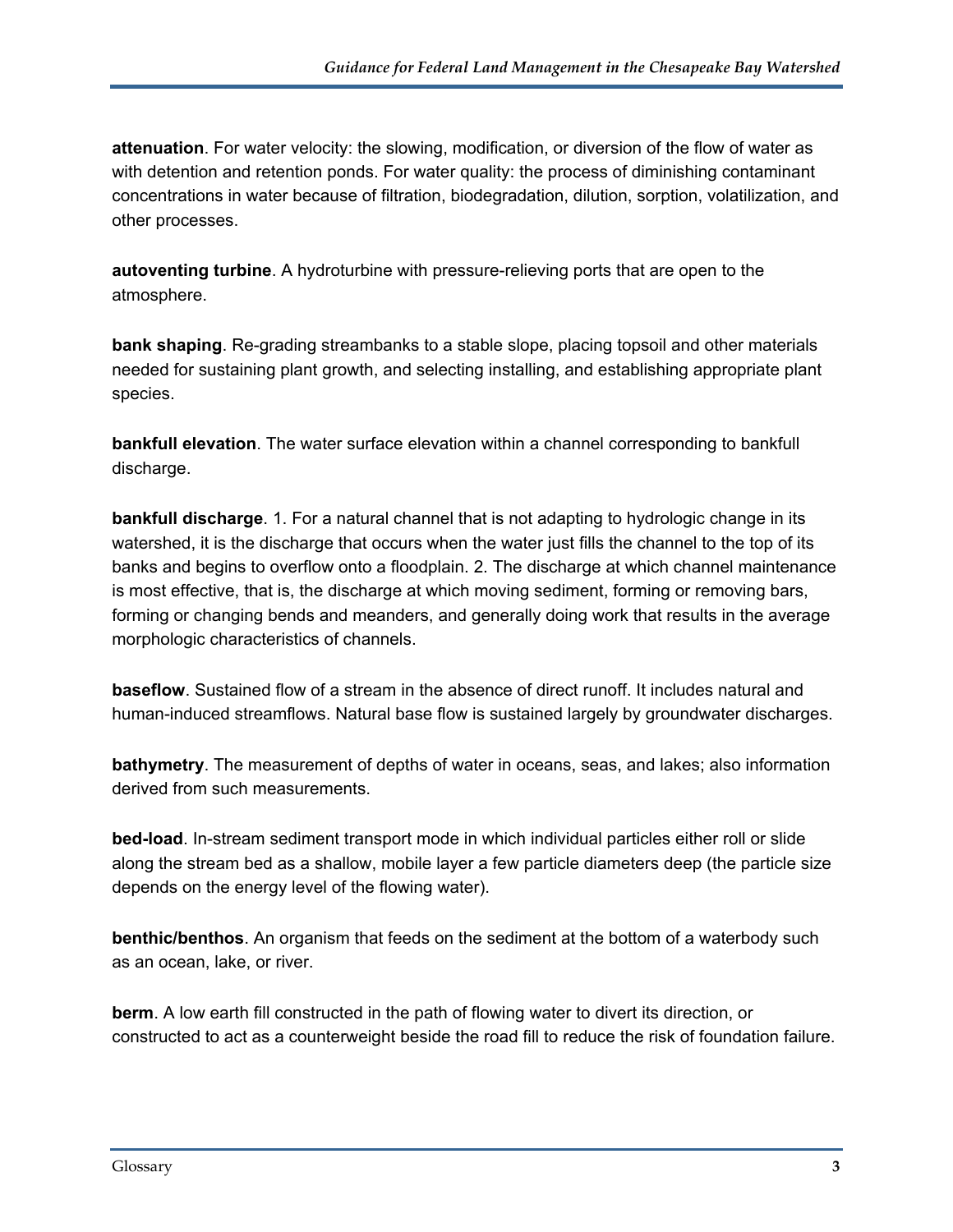**bioinfiltration**. A stormwater management practice where runoff is routed through a soil media that is vegetated. This practice functions in a manner analogous to bioretention systems but has a higher infiltration capacity, and thus would be categorized as an infiltration process.

**biological treatment**. A treatment technology that uses bacteria to consume organic waste.

**bioretention**. A stormwater management practice that is designed to provide both temporary surficial water storage and runoff retention subsurface in soil media. Runoff is directed to shallow depressions where it is infiltrated, filtered or evapotranspirated. These systems are typically designed with a soil media selected to promote infiltration and runoff retention and are vegetated with plants picked to withstand both inundation and drought. Bioretention systems also are used to filter runoff to trap and in some cases degrade pollutants such as oils and greases. This practice is often categorized under *filtration* although it has additional functions. Some systems are built with underdrain or overdrain systems to convey excess runoff off-site.

**bioswale**. A relatively wide, shallow, open channel, typically vegetated with turf grasses, with a slight gradient. These systems are designed to let water flow slowly through the turf grasses. The roughness of the turf slows the runoff velocity and provides some filtration and settling of suspended solids. Runoff volumes can also be reduced through infiltration depending on the porosity of the underlying soils. Swales can be designed with underdrains to convey excess runoff from saturated soils.

**blue roofs**. A practice that is designed to provide temporary storage of stormwater and slowly release stormwater runoff using the roof surface of a structure. Also referred to as *rooftop detention*.

**branch packing**. A form of soil bioengineering that uses alternating tiers of live branch cuttings and compacted backfill to repair small localized slumps and holes in slopes and a means of reducing the erosive potential of incoming flows at their source.

**breakwater**. A wave energy barrier designed to protect the land or nearshore area behind them from the direct assault of waves.

**brownfield**. An abandoned, idled, or underused industrial and commercial facility/site where expansion or redevelopment is complicated by real or perceived environmental contamination. They can be in urban, suburban, or rural areas. EPA's Brownfields initiative helps communities mitigate potential health risks and restore the economic viability of such areas or properties.

**brush layering**. A form of soil bioengineering that uses live branch cuttings laid flat into small benches excavated in the slope face perpendicular to the slope contour.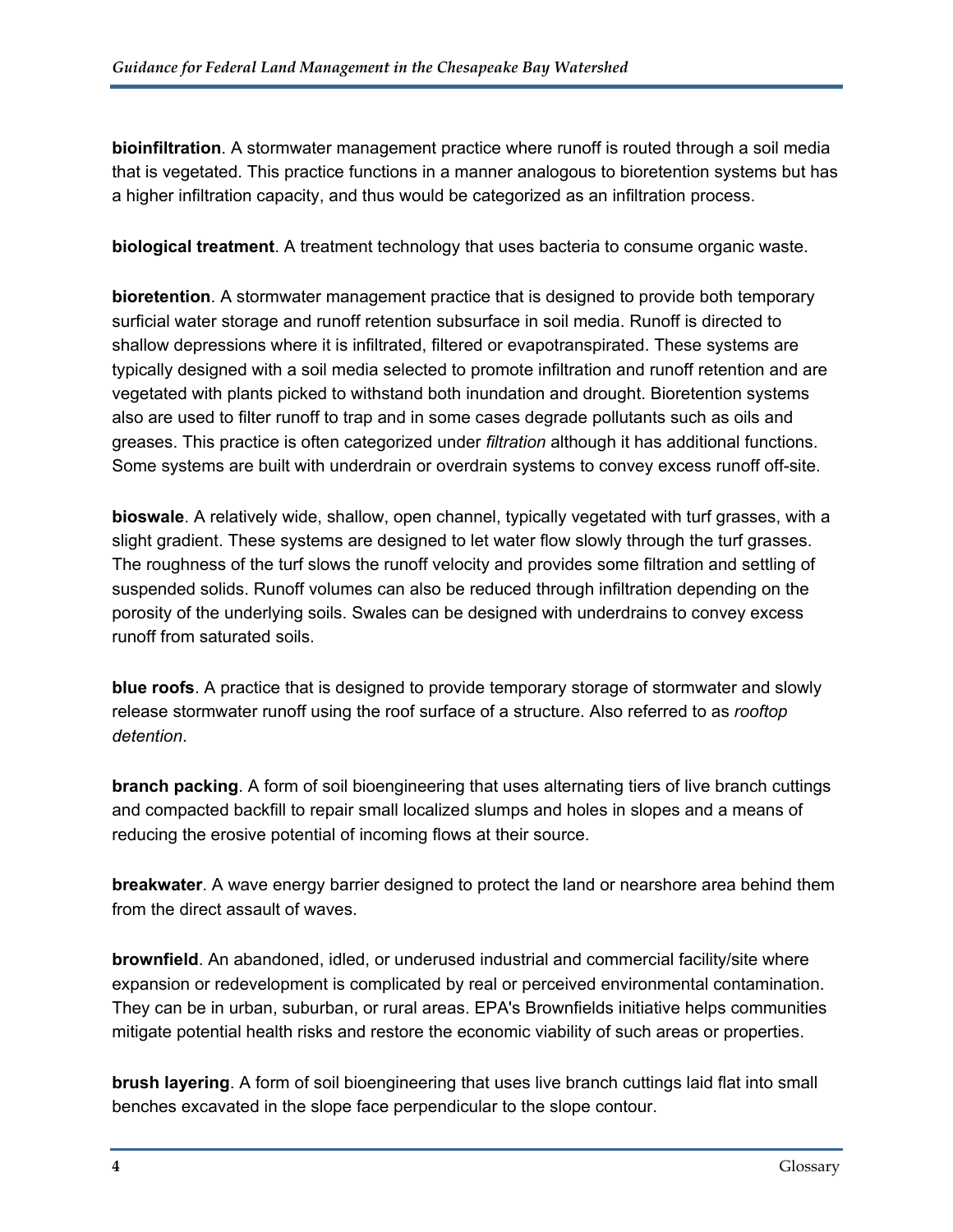**buffer strip**. 1. Area between a stream and construction activities that achieves sediment control by using the natural filtering capabilities of the forest floor and litter. 2. Strips of grass or other erosion-resisting vegetation between or below cultivated strips or fields.

**bulkhead**. A structure or partition to retain or prevent sliding of the land. A secondary purpose is to protect the upland against damage from wave action.

**catch basin**. A device that receives stormwater drainage from an outside surface area. They are usually in parking lots or in areas where the removal of stormwater buildup is desirable.

**channel incision and widening**. A process of channel degradation that results in a lower elevation channel surrounded by one or more elevated terrace(s) that once were floodplains. The interplay of channel incising (deepening) and widening is caused by changes in streamflow or sediment delivery.

**channel reconfiguration**. River and stream channel engineering for the purpose of flood control, navigation, drainage improvement, and reduction of channel migration potential; activities include the straightening, widening, deepening, or relocation of existing stream channels, clearing or snagging operations, the excavation of borrow pits, underwater mining, and other practices that change the depth, width, or location of waterways or embayments in coastal areas.

**channelization**. River and stream channel engineering undertaken for the purpose of flood control, navigation, drainage improvement, and reduction of channel migration potential. Activities such as straightening, widening, deepening, or relocating existing stream channels and clearing or snagging operations fall into this category.

**chisel plowing**. Preparing croplands by using a special implement that avoids complete inversion of the soil as in conventional plowing. Chisel plowing can leave a protective cover or crops residues on the soil surface to help prevent erosion and improve filtration.

**cistern**. A tank or storage facility used to store water for a home or farm; often used to store rain water.

**clasts**. Individual sedimentary particles such as a grain of sand, pebble, or boulder that make up a sedimentary rock or deposit.

**clear cut**. A silvicultural system in which all merchantable trees are harvested within a specified area in one operation to create an even-aged stand.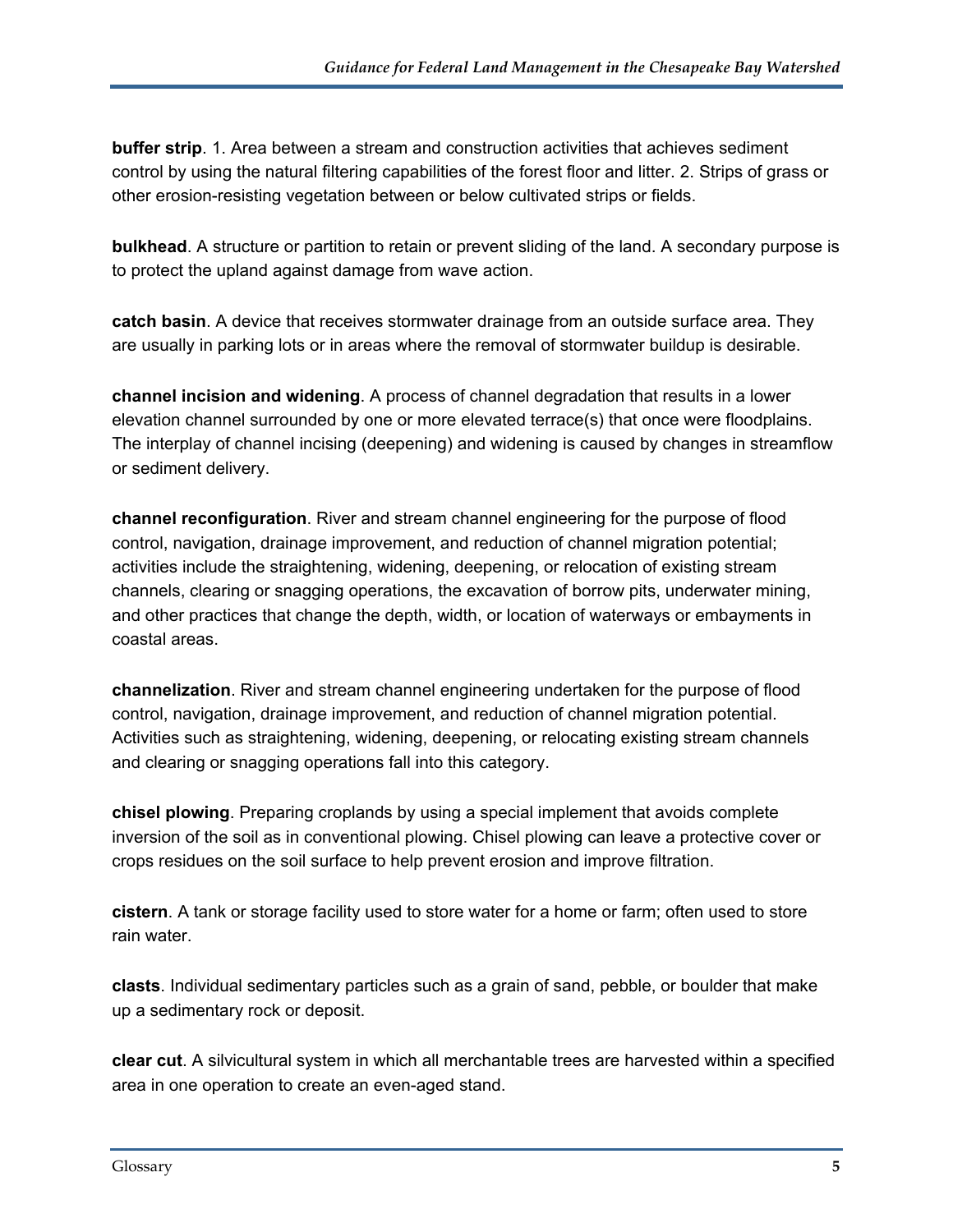**cluster treatment system**. A wastewater treatment system designed to serve two or more sewage-generating dwellings or facilities with multiple owners that is not part of a centralized collection system that discharges to any point sources and that treats and disperses effluent to soil-based dispersal systems similar to onsite systems.

**coarse woody debris (CWD)**. A large tree part, conventionally a piece greater than 10 cm in diameter and 1 m in length.

**coconut fiber roll**. Cylindrical structures composed of coconut husk fibers bound together with twine woven from coconut material to protect slopes from erosion while trapping sediment, which encourages plant growth within the fiber roll.

**colloids**. Very small, finely divided solids (that do not dissolve) that remain dispersed in a liquid for a long time because of their small size and electrical charge.

**combined sewer overflow (CSO)**. A discharge of a mixture of stormwater and domestic waste when the flow capacity of a sewer system is exceeded during rainstorms.

**compost amendment**. Organic matter that is added to soil to improve infiltration.

**composting**. The controlled biological decomposition of organic material in the presence of air to form a humus-like material. Controlled methods of composting include mechanical mixing and aerating, ventilating the materials by dropping them through a vertical series of aerated chambers, or placing the compost in piles out in the open air and mixing it or turning it periodically.

**concentrated flow**. Rills, ephemeral gullies, gullies, channels, streams and rivers are examples on the landscape of areas where concentrated flow erosion occurs. Concentrated flow erosion is also a culprit in embankment breaching and auxiliary spillway failure on earthen dams.

**construction runoff intercepts**. A *temporary* berm or channel constructed across a slope to collect and divert runoff.

**controlled-release or slow-release fertilizers**. Inorganic or organic fertilizers that are characterized by a slow rate of release, long residual, low burn potential, and low water solubility. Several categories of slow-release nitrogen fertilizers are commercially available, including urea-formaldehyde, isobutylidene diurea, sulfur coated urea, plastic coated fertilizers, and natural organics.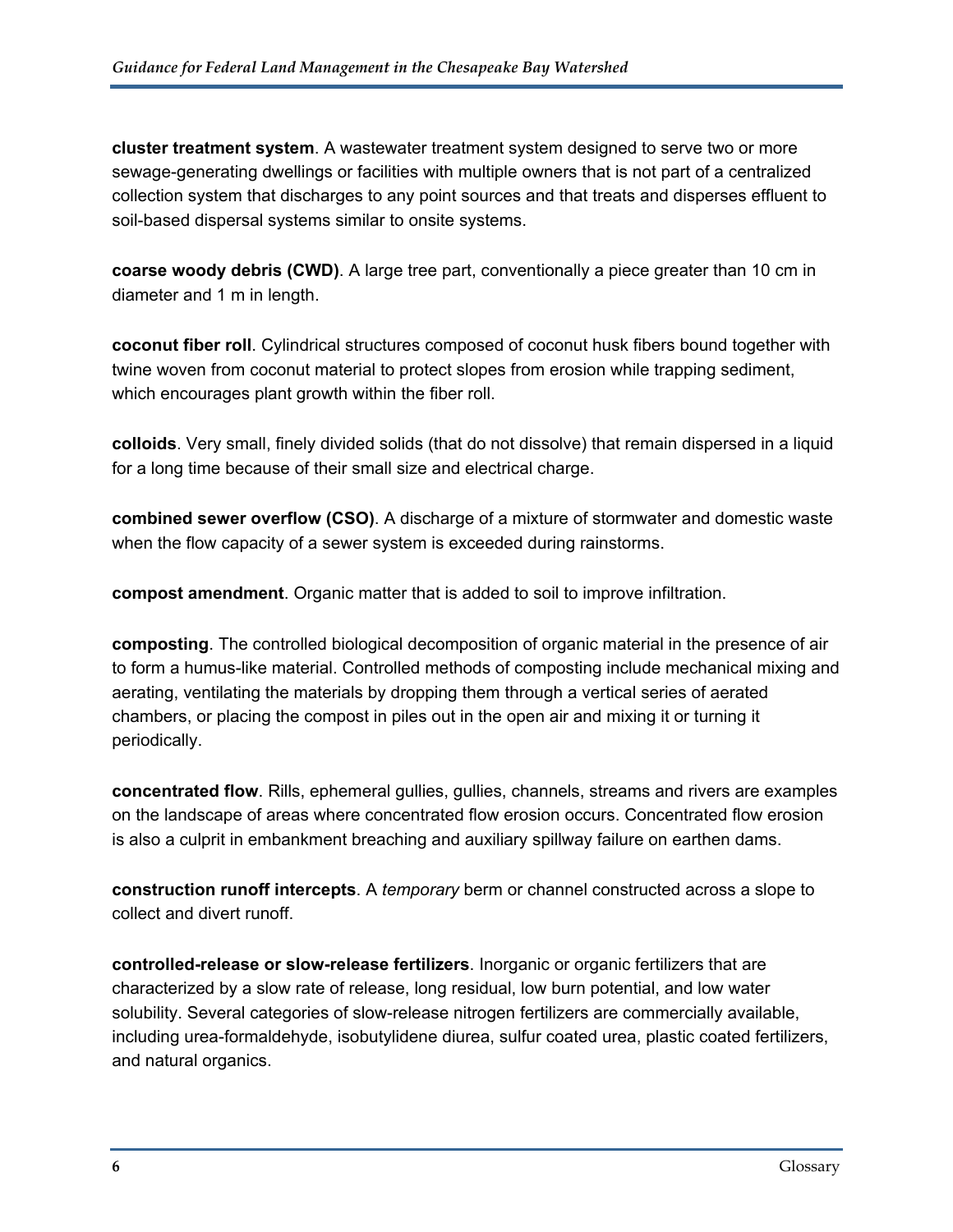**conventional tilling**. Tillage operations considered standard for a specific location and crop and that tend to bury the crop residues.

**core aeration**. Increasing air penetration of the soil by removing plugs of soil. A heavy machine with hollow prongs is moved across a lawn pushing the prongs into the soil and pulling out plugs of soil.

**cover crop**. A crop that provides temporary protection for delicate seedlings or provides a cover canopy for seasonal soil protection and improvement between normal crop production periods.

**crown fire**. The movement of fire through the crowns of trees or shrubs more or less independently of the surface fire.

**cross-sectional area**. The cross-sectional area of a stream or tributary stream channel is determined by multiplying the stream or tributary stream channel width by the average stream or tributary stream channel depth.

**cosspipe or sluice pipe** (also called culvert). A conduit used to enclose a flowing body of water to allow it to pass underneath a road, railway, or embankment.

**culvert**. A metal, wooden, plastic, or concrete conduit through which surface water can flow under or across roads.

**curb extension**. A section of sidewalk designed to contain soils and vegetation to filter runoff, reduce runoff velocities and in some cases infiltrate runoff. Curb cuts or gaps in the curbs are used to route runoff from street surfaces into this cells.

**cut-and-fill**. An earth-moving process that entails excavating part of an area and using the excavated material for adjacent embankments or fill areas.

**demand-dosing**. A configuration in which a specific volume of effluent is delivered to a component (e.g., a drainfield) according to patterns of wastewater generation from the source.

**denitrification**. The biological reduction of nitrate to nitrogen gas by bacteria in soil.

**denitrification enzyme assay**. An assay used to quantify the initial rate, or Phase I, of denitrification using the acetylene block technique to prevent the reduction of  $N_2O$  to  $N_2$ .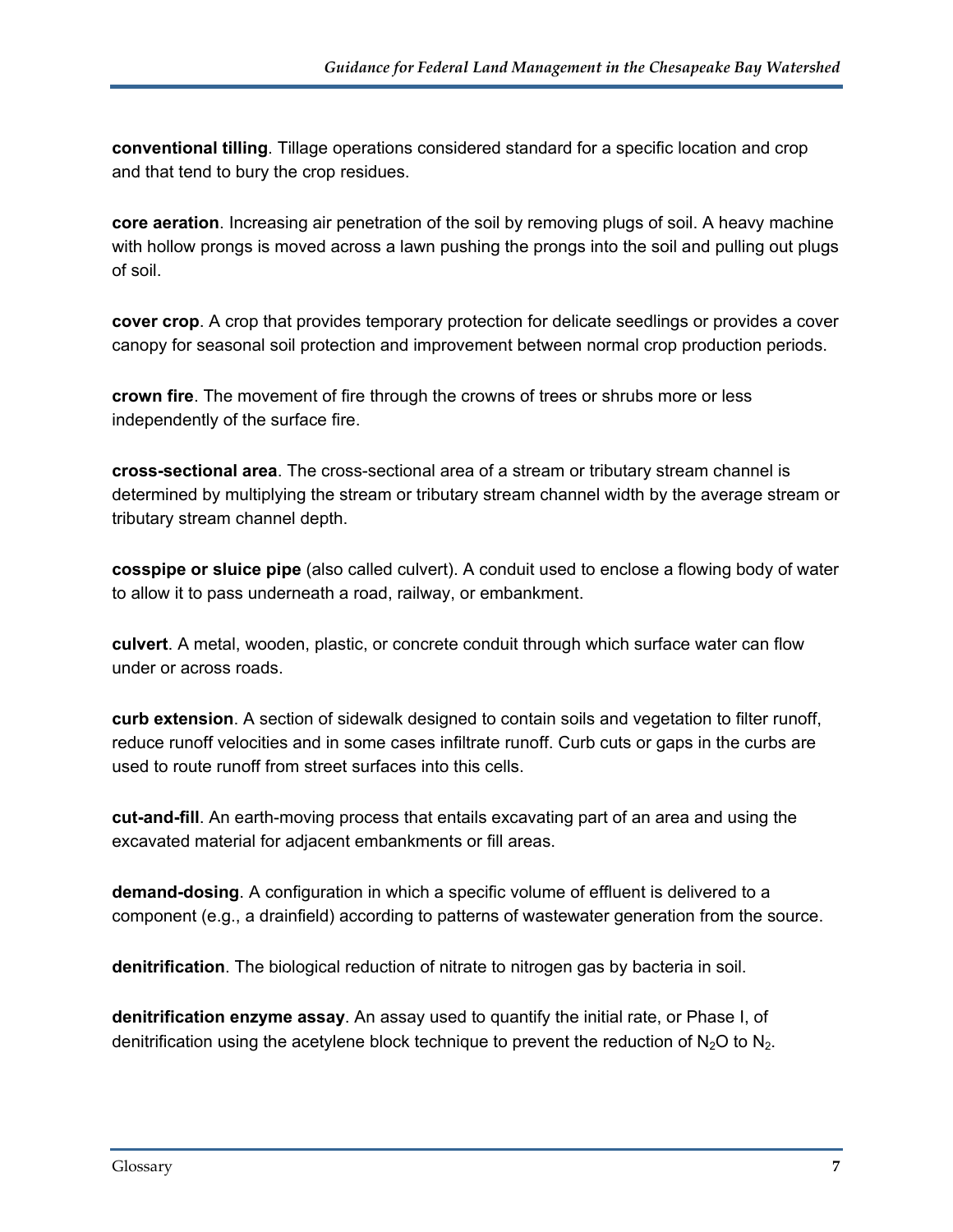**design flow**. Projected flow through a watercourse that will recur with a stated frequency. The projected flow for a given frequency is calculated using statistical analysis of peak flow data or using hydrologic analysis techniques. (*See* storm return period).

**dewater**. Removing or draining the water from a site, stream, or trench.

**digestion**. The biochemical decomposition of organic matter, resulting in partial gasification, liquefaction, and mineralization of pollutants.

**dispersal**. Spreading of effluent through the final receiving environment, typically soil.

**distribution box**. A level, watertight structure that receives septic tank effluent and distributes it via gravity in approximately equal portions to two or more trenches or two or more laterals in a bed.

**dormant post plantings**. Plantings of dormant cottonwood, willow, poplar, or other species embedded vertically into streambanks to increase channel roughness, reduce flow velocities near the slope face, and trap sediment as they grow.

**dosing and resting**. A configuration in which a specific volume of effluent is delivered to a component according to a prescribed interval, regardless of facility water use.

**drainage**. Improving the productivity of agricultural land by removing excess water from the soil by such means as ditches or subsurface drainage tile lines.

**drainage density**. In hydrologic terms, the relative density of natural drainage channels in a given area. It is usually expressed in terms of miles of natural drainage or stream channel per square mile of area and obtained by dividing the total length of stream channels in the area in miles by the area in square miles.

**drainage intensity (DI)**. The drainage rate that occurs when the water table is at the soil surface; it increases with drain depth and decreases with drain spacing.

**drainage water management**. A practice in which the outlet from a conventional drainage system is intercepted by a water control structure that effectively functions as an in-line dam, allowing the drainage outlet to be artificially set at levels ranging from the soil surface to the bottom of the drains.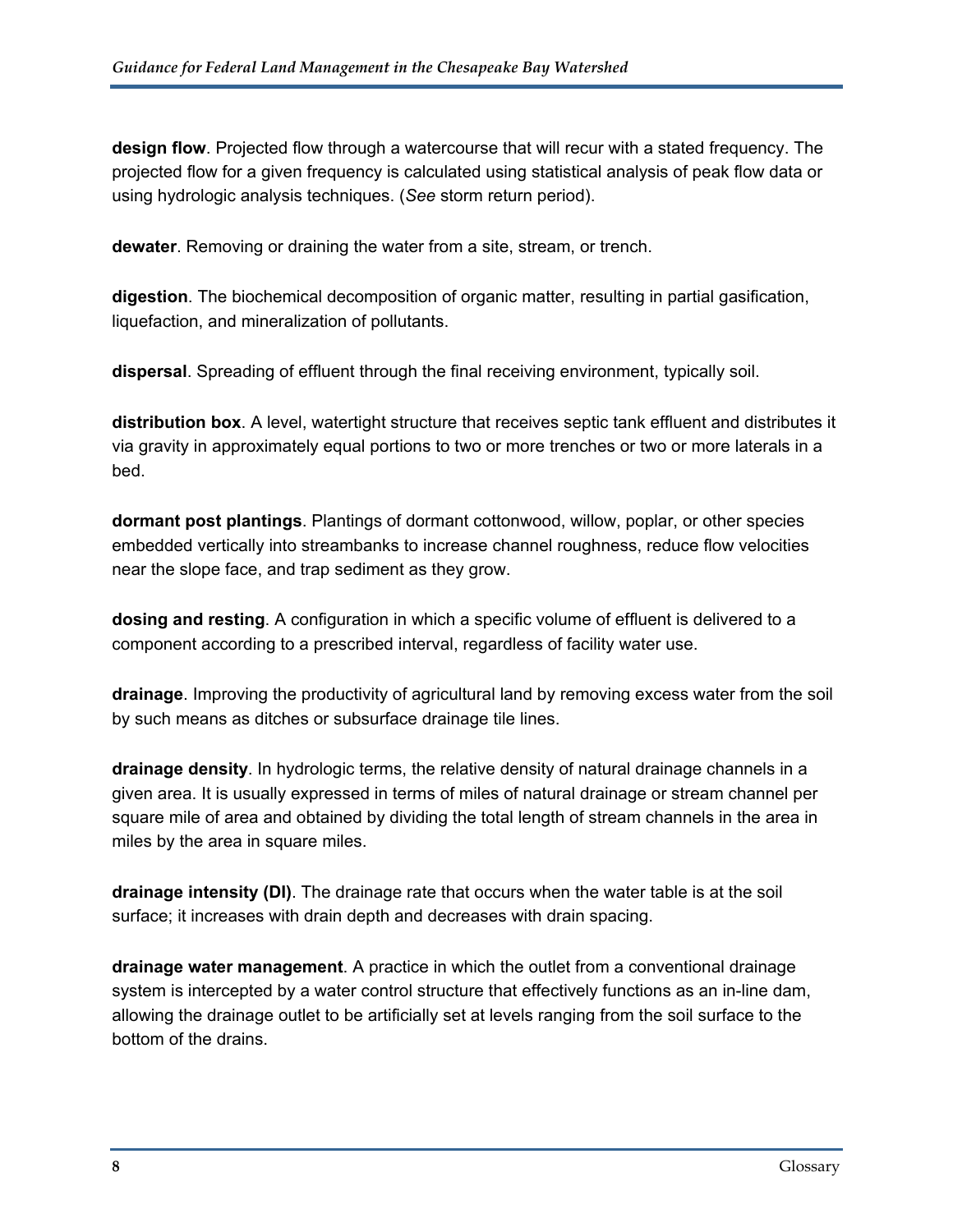**drainfield (soil treatment area)**. Physical location where final treatment and dispersal of effluent occurs; includes drainfields, drip fields and spray fields.

**duff**. The accumulation of needles, leaves, and decaying matter on the forest floor.

**effluent**. Partially or fully processed liquid flowing out of a sewage treatment component or device.

**energy signature**. The characteristics of a stream system to allow it to transport the flows of water and sediment provided by its watershed in an efficient and stable manner.

**entrapped mixed microbial cells (EMMC) process**. A process in which dilute wastewater is passed through a cellulose triacetate matrix containing microbial cells for the purpose of removing carbon and nitrogen.

**ephemeral drainage**. A channel that carries water only during and immediately following rainstorms. Sometimes referred to as a dry wash.

**epilimnion**. The upper waters of a thermally stratified lake subject to wind action.

**erosion control blankets**. A manufactured sheet, typically rolled on a spool consisting of a matrix of straw, coconut fiber, aspen fiber, jute, or polypropylene (plastic) that is woven, stitched, glued, or bound together, which is placed on disturbed areas to provide temporary erosion control and encourage establishment of vegetation.

**essential turf**. Turf required for the identified needs of the facility or jurisdiction, e.g., security, historic preservation, access, other designated uses such as recreation, mental health restoration or rehabilitation.

**eutrophication**. The slow aging process during which a lake, estuary, or bay evolves into a bog or marsh and eventually disappears. During the later stages of eutrophication the waterbody is choked by abundant plant life because of higher levels of nutritive compounds such as nitrogen and phosphorus. Human activities can accelerate the process.

**evapotranspiration**. The loss of water from the soil both by evaporation and by transpiration from the plants growing in the soil.

**fast-release fertilizer**. A synthetic fertilizer that releases its nutrients (especially N) rapidly (e.g., urea, ammonium nitrate).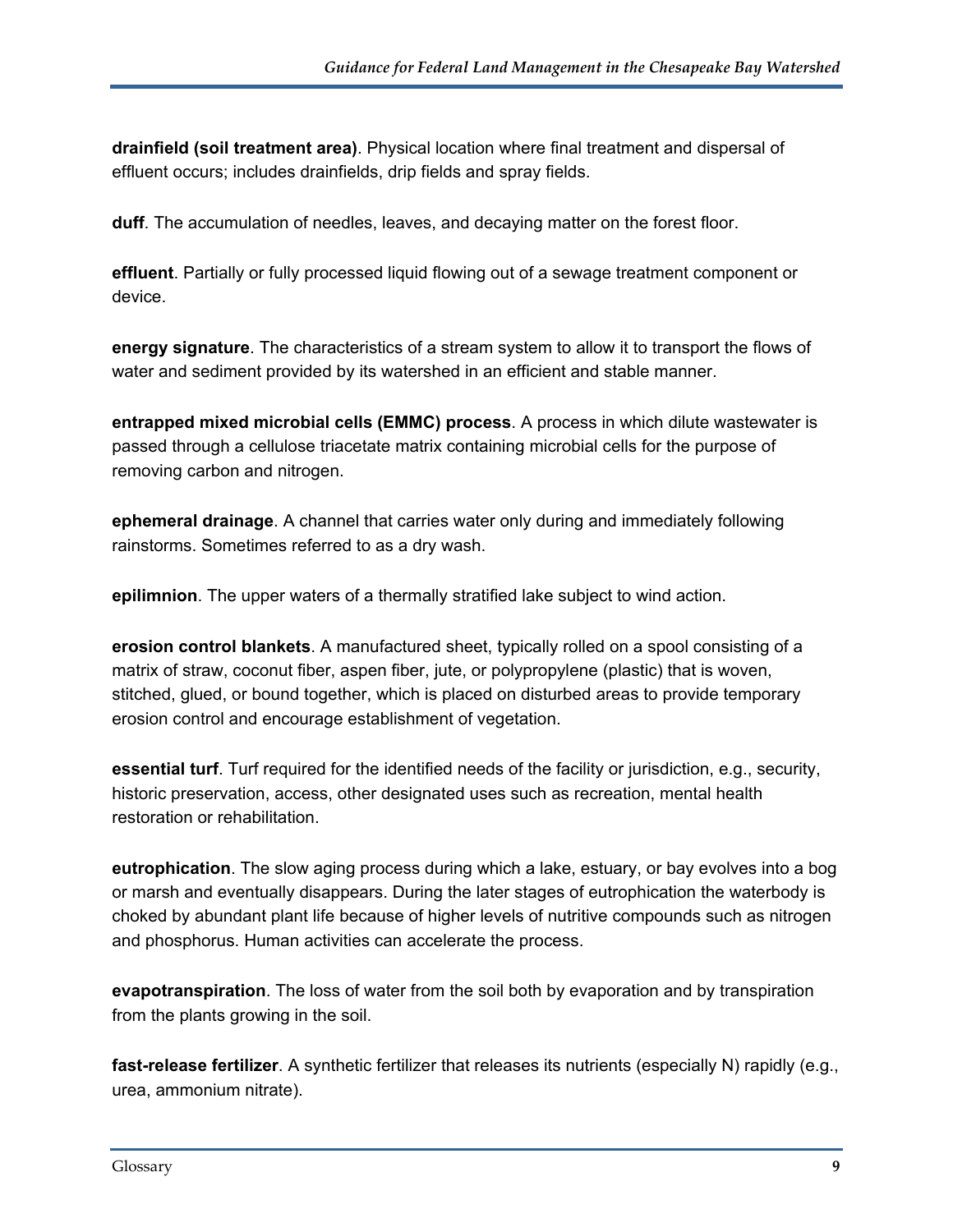**feed pump**. Mechanical device for driving fluid flow or for raising or lifting a fluid by either suction or pressure or both.

**filter strips**. Area of vegetation used for removing sediment, organic matter, and other pollutants from runoff or wastewater.

**filtration**. A treatment process, under the control of qualified operators, for removing solid (particulate) matter from water by means of porous media such as sand or a man-made filter; often used to remove particles that contain pathogens.

**first flush**. The condition, often occurring in storm-sewer discharges and CSOs, in which a disproportionately high pollutant load is carried in the first portion of the discharge or overflow.

**fish ladder or lift**. A series of ascending pools, similar to a staircase, that enables fish to migrate up the river past dams. Also called a fishway.

**fish runs**. The place where fish, such as native steelhead trout and salmon, return from the ocean each spring to spawn in the rivers or streams where they were born. They can also refer to the group of fish that is migrating up the stream.

**fish tagging**. The placement of identifying tags or markers, typically permanent, on individual captured fish specimens for the purposes of later retrieval and analysis for species migration, growth, and overall health.

**floc**. A clump of solids formed in sewage by biological or chemical action.

**floodplain**. The flat or nearly flat land along a river or stream or in a tidal area that is covered by water during a flood.

**flow regime**. Combinations of river discharge and corresponding water levels and their respective (yearly or seasonally) averaged values and characteristic fluctuations around these values.

**flow velocities**. The speed, expressed in units of length per unit of time, at which a fluid flows through a culvert, channel or other conveyance.

**flue gas desulfurization**. A technology that employs a sorbent, usually lime or limestone, to remove sulfur dioxide from the gases produced by burning fossil fuels. Flue gas desulfurization is current state-of-the art technology for major  $SO<sub>2</sub>$  emitters, like power plants.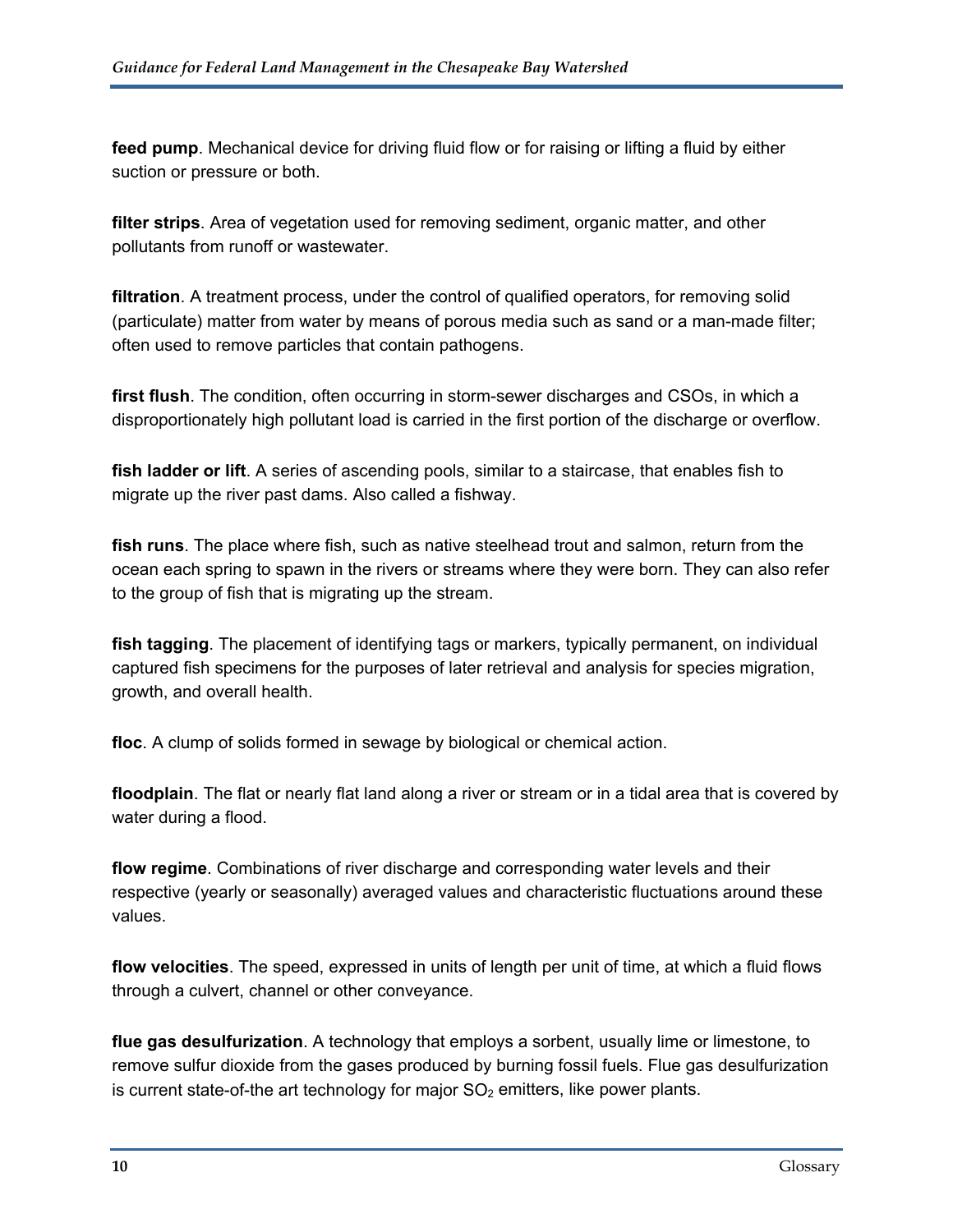**flume**. A natural or man-made channel that diverts water.

**fluvial**. Of or relating to flowing waters, especially rivers.

**fluvial aggradation**. General and progressive raising of a stream bed by deposition of sediment carried by the stream.

**footer**. Stone, concrete or other rigid structural material placed underneath other materials to provide a foundation or bearing surface.

**gabion**. A rectangular basket or mattress made of galvanized, and sometimes PVC-coated, steel wire in a hexagonal mesh. Gabions are generally subdivided into equal-sized cells that are wired together and filled with 4- to 8-inch-diameter stone, forming a large, heavy mass that can be used as a shore-protection device.

**geomorphology**. That branch of both physiography and geology that deals with the form of the Earth, the general configuration of its surface, and the changes that take place in the evolution of landform.

**geotextile filtration**. The use of geotextiles (permeable fabrics) to separate solids and liquids in such materials as lagoon sludge and liquid manure.

**grade breaks**. An intentional increase in road elevation on a downhill grade that causes water to flow off of the road surface.

**grade stabilization structure**. A structure used to control the grade and head cutting in natural or artificial channels.

**grassed swales**. A term to describe a vegetated, open runoff channel planted with grasses or turf. Similar terms include grassed channel, dry swale, wet swale, biofilter, or bioswale. Such systems are designed to treat and attenuate stormwater runoff. As runoff flows along the channels, the vegetation in the channel promotes filtration, settling, and infiltration of runoff into the underlying soils. The specific design features and methods of treatment differ in each of these designs but are improvements on the traditional drainage ditch. The designs incorporate modified geometry and other features for use of the swale as a treatment and conveyance practice.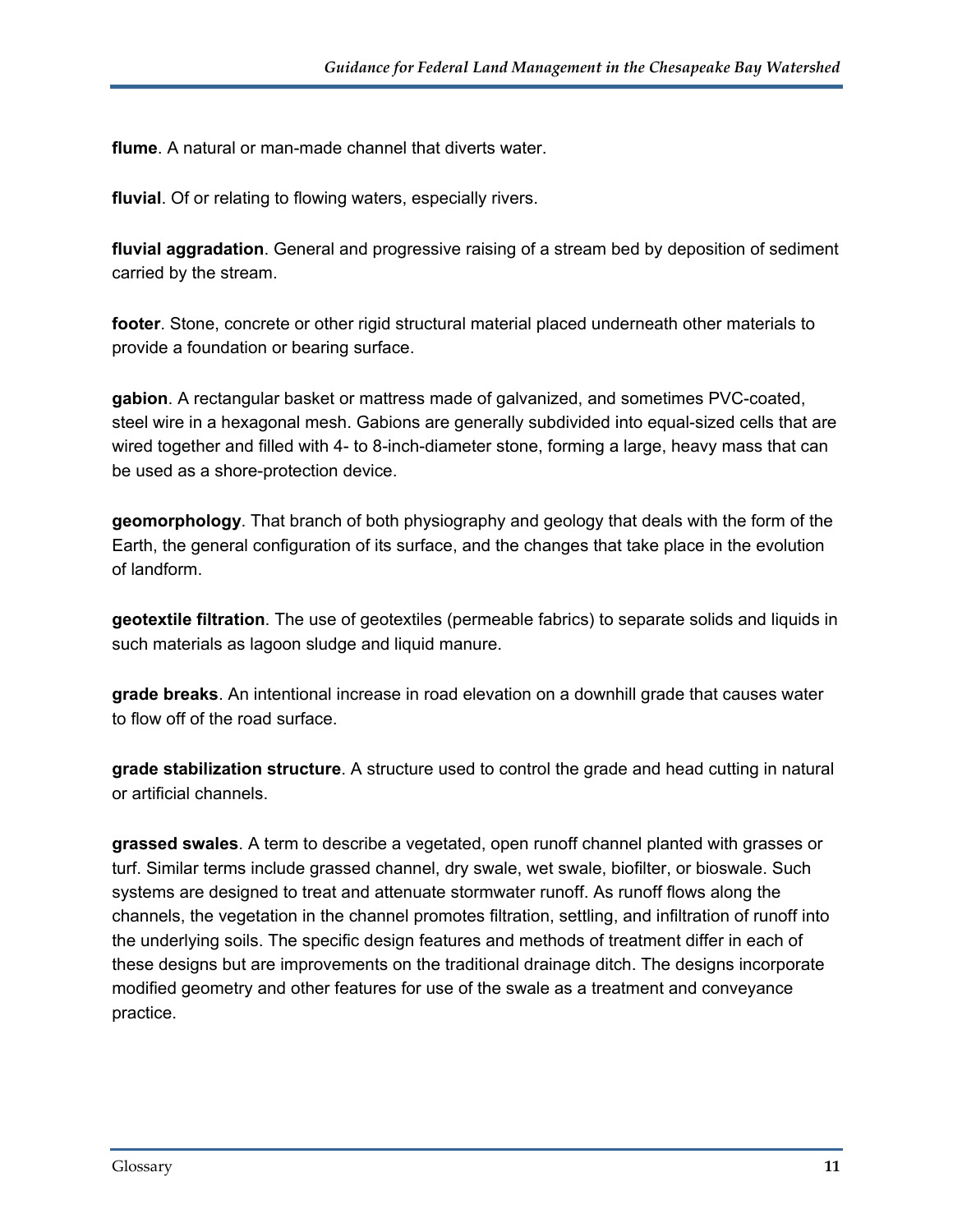**graywater**. Any washwater that has been used in a home or business, except water from toilets. This water is considered to be more reusable, especially for landscape irrigation purposes.

**grazing**. Feeding on standing vegetation, as by livestock or wild animals.

**greenfields.** Previously undeveloped land such as forests, meadows or other *natural lands*.

**green infrastructure**. A term that has two commonly used meanings. The more common usage refers to vegetated landscapes that are conserved or restored for ecological or anthropological reasons, e.g., wildlife habitat, flood protection, drinking water source protection and air quality and urban heat island concerns.

This term is also used to connote practices and strategies used to reduce the impact of wet weather events (rainfall and snow melt) on receiving waters. In this usage, green infrastructure is often also called low impact development or LID and is used to describe an array of strategies, products, technologies, and practices that are designed to mimic the behavior of natural systems as they relate to runoff, watershed and site hydrology and pollutant reduction. These systems are typically designed using an integrated design approach that relies on engineering, hydrological, biological, architectural, and planning concepts and practices to plan, design and manage runoff through plant and soil uptake, filtration, infiltration, evapotransipiration and the harvest and use of runoff.

**green roof**. Also known as eco-roofs or rooftop gardens, green roofs are engineered soil media systems that are planted on rooftops and designed to reduce runoff, combined sewer overflows, urban heat island impacts and provide other ecological and human benefits such as aesthetics, wildlife habitat and aesthetics. The soil media mix and vegetation are planted over existing roof structures and consist of a waterproof, root-safe membrane that is covered by a drainage system, lightweight growing medium, and plants. Green roofs reduce rooftop and building temperatures, filter pollution, lessen pressure on sewer systems, and reduce the heat island effect.

**grid point data**. Data that is collected at the intersections of imaginary or real lines laid over a surface in a grid pattern.

**grinder pump system.** A pump that shreds solids in a waste stream and conveys the resulting mixture under pressure to a subsequent system component.

**groin**. A shore protection structure built (usually perpendicular to the shoreline) to trap littoral drift or retard erosion of the shore.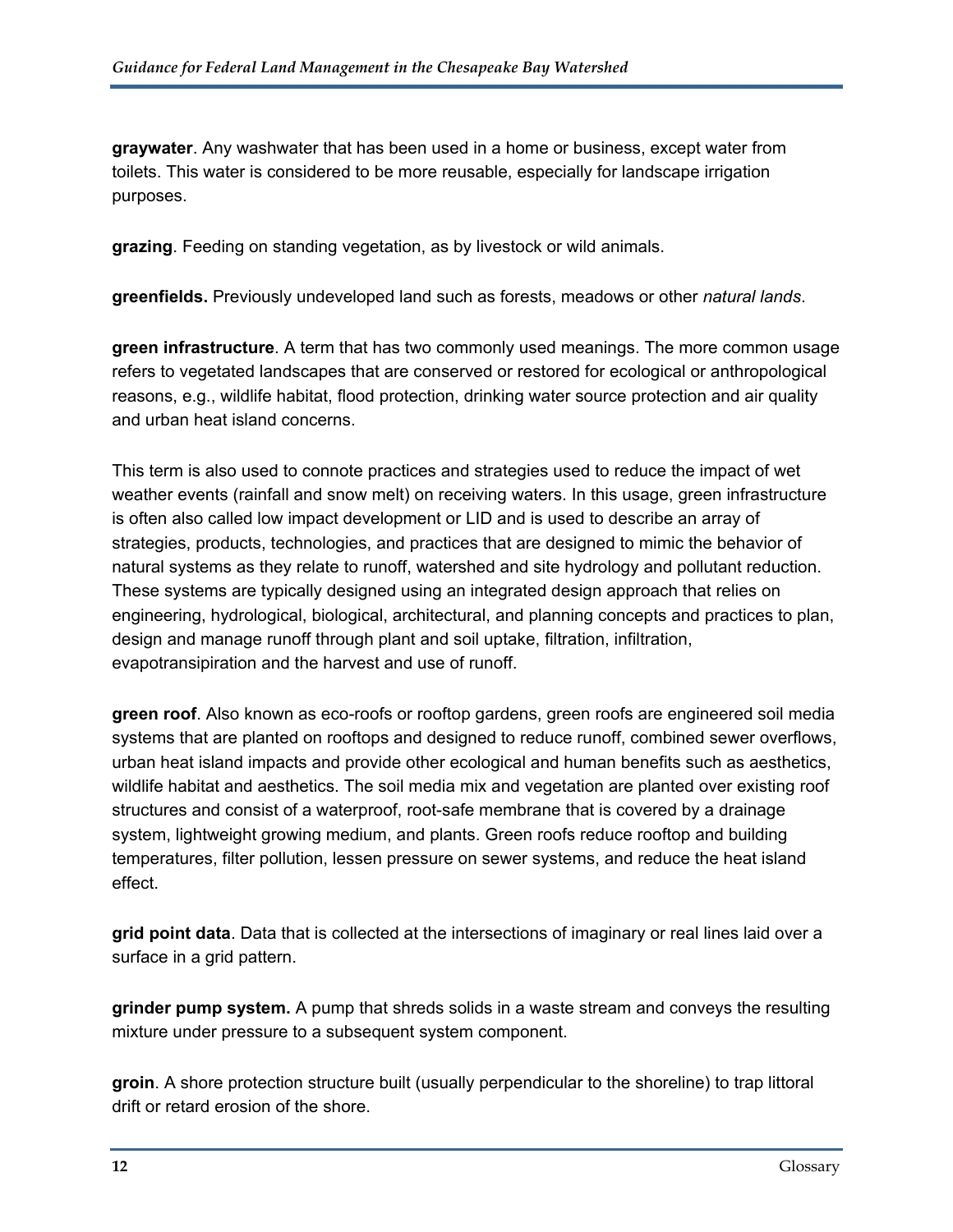**ground fuels**. All combustible materials below the surface litter, including duff, roots, peat and sawdust dumps that normally support a glowing combustion without flame.

**gully**. A channel or miniature valley cut by concentrated, non-continuous runoff such as during snowmelt or following heavy rains.

**gully erosion**. Severe erosion in which trenches are cut to a depth greater than 30 centimeters (one foot). Generally, ditches deep enough to cross with farm equipment are considered gullies.

**highly erodible lands (HELs)**. Land that is very susceptible to erosion, including fields that have at least 1/3 or 50 acres of soils with a natural erosion potential of at least 8 times their T value. More than 140 million acres are classified as HEL. Farms cropping highly erodible land and under production flexibility contracts must be in compliance with a conservation plan that protects this cropland.

**hi-input turf**. Turf that requires irrigation, frequent mowing, fertilization and/or pesticide treatment.

**hillslope**. A part of a hill between its crest and the drainage line at the foot of the hill.

**hydraulic connectivity**. The ability of the soil to transmit water. Also commonly known as the permeability. Darcy found that to relate the flow rate to the hydraulic head and area of flow required a constant of proportionality (termed k) as the hydraulic connectivity. It has units of velocity. Note that the value is a function of both the porous media and the fluid.

**hydraulic residence time**. The average time an element spends in a given environment between the time it arrived and the time it is removed by some process. In the ocean, residence time is defined as the concentration in sea water relative to the amount delivered to the ocean per year; in groundwater, it is the time elapsed between water being recharged to the aquifer; in lakes and reservoirs, it is the time elapsed between a parcel of water entering the waterbody and leaving it.

**hydraulic resistance**. In hydraulics, resistance is the condition engendered by an obstruction or restriction in the flow path. Hydraulic resistance in a forest setting is the obstruction of the flow of water. Woody debris, forest litter, and surface irregularities and structures that slow the flow of water increase hydraulic resistance.

**hydric soil**. A soil that is saturated, flooded, or ponded long enough during the growing season to develop anaerobic (oxygen-lacking) conditions that favor the growth and regeneration of hydrophytic vegetation.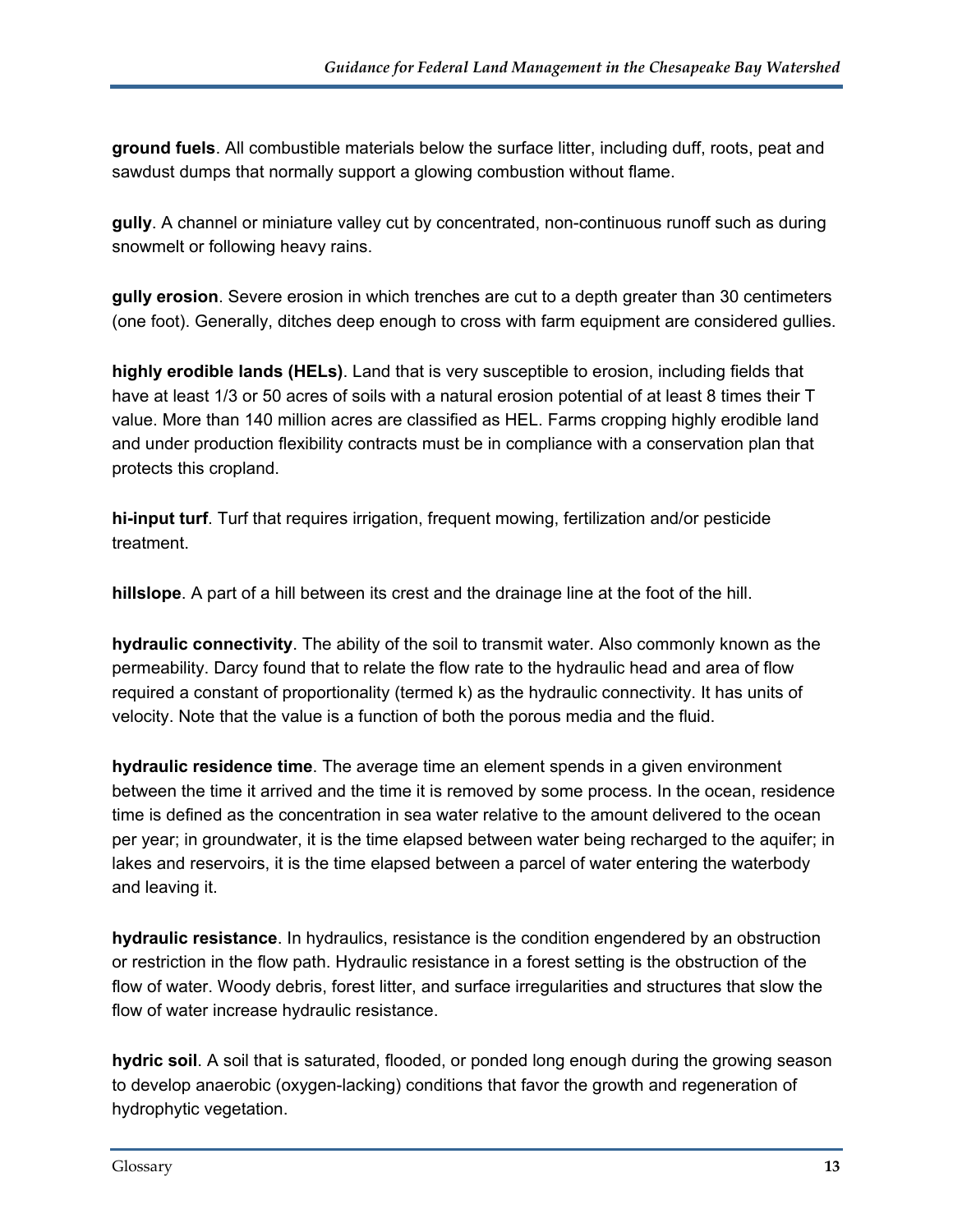**hydrodynamic simulations**. Computer simulations of the motion or movement of water in a stream, lake or estuary.

**hydrologic cycle**. Movement or exchange of water between the atmosphere and earth.

**hydrologic extremes**. Hydrologic events that change stream flow conditions, such as droughts and floods, of significant magnitude compared to normal baseline conditions.

**hydrology**. The science dealing with the properties, distribution, and circulation of water.

**hydromodification**. Alteration of the hydrologic characteristics of landscapes, drainage ways and waters of the United States that result in changes in water balance, stream morphology, habitat, groundwater recharge, evapotranspiration rates and surface runoff.

**immobilization and mineralization**. In mineralization, the nitrogen (N) in plant tissue is converted by soil microbes into a form (nitrate) that subsequent plants can use. Immobilization is the process by which plant usable forms of N in the soil become unavailable for subsequent crop growth. Because microbial populations increase with the growth of a cover crop, N contained in the cover crop and the soil can be immobilized or *tied up* as part of the physical structure of the microbes. As a result, the cover crop N might not be available for uptake by the following crop. When the microbes die, the N is *mineralized* and becomes available for subsequent crop use.

**impervious surfaces**. A hard surface area that either prevents or retards the entry of water into the soil mantle or causes water to run off the surface in greater quantities or at an increased rate of flow. Common impervious surfaces include rooftops, walkways, patios, driveways, parking lots, storage areas, concrete or asphalt paving, and gravel roads.

**impoundment**. A body of water or sludge confined by a dam, dike, floodgate, or other barrier.

**incised**. A channel that has been cut relatively deep into underlying formation by natural or human-induced processes.

**indoor ozone systems**. A controversial indoor technique that uses ozone for broiler house cleaning and in-house air contaminant (ammonia) control.

**infiltration**. The movement of water from the land surface into the soil.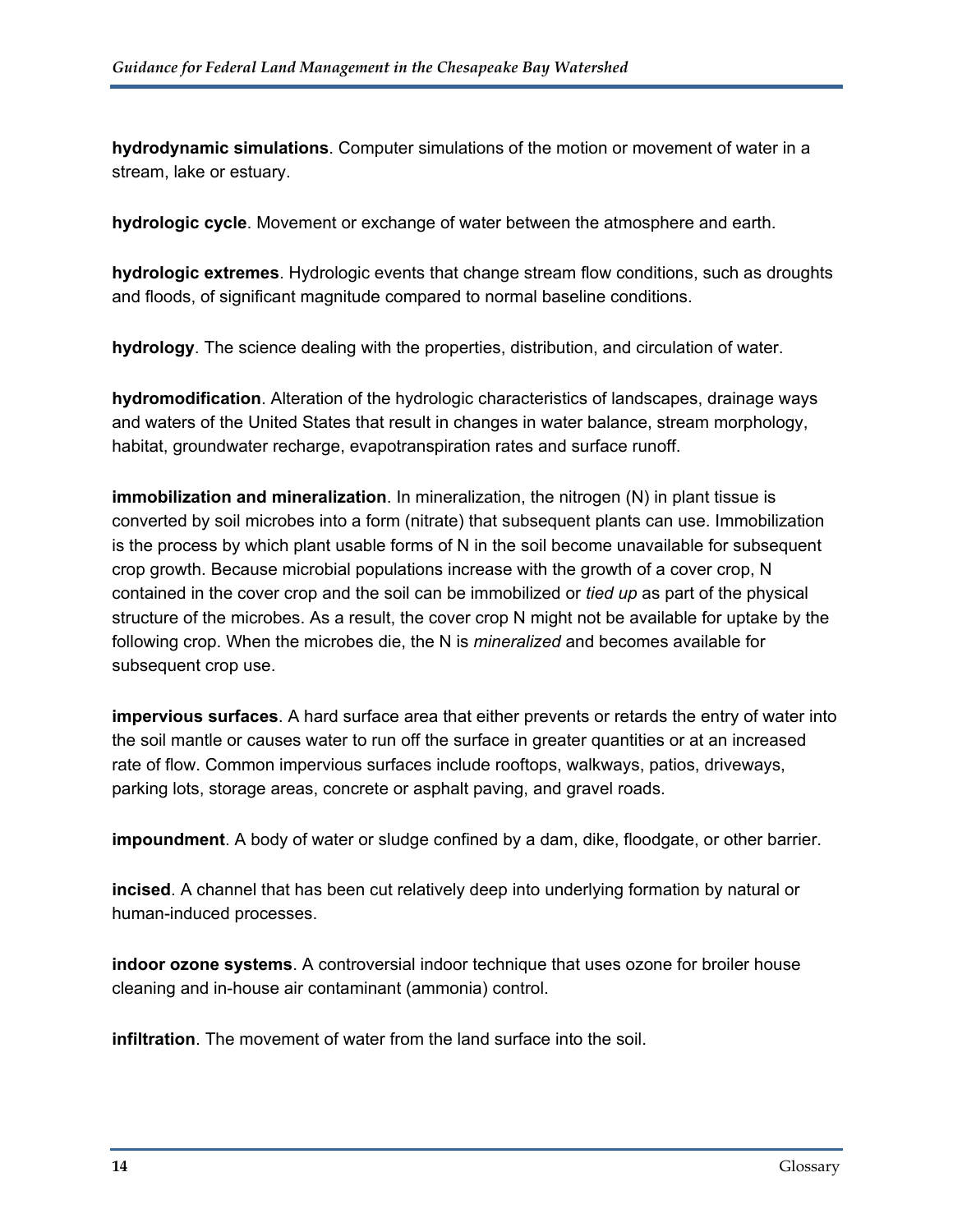**infiltration basin or trench**. A drainage facility designed to use the hydrologic process of runoff soaking into the ground, commonly referred to as percolation, to dispose of stormwater. Note: Infiltration trenches are typically not vegetated or designed to significantly filter pollutants from runoff.

**inorganic nitrogen**. The element nitrogen in combination with other mineral elements and not derived from plant or animal sources.

**integrated pest management**. The use of pest and environmental information in conjunction with available pest control technologies to prevent unacceptable levels of pest damage by the most economical means and with the least possible hazard to persons, property, and the environment.

**intercropping**. The growing of two or more species of crops simultaneously, as in alternate rows in the same field or single tract of land.

**interstitial**. The matrix of air or liquid between sediment particles.

**inverts**. The bottom of a drainage facility along which the lowest flows pass.

**labile carbon**. The highly reactive fraction of soil organic carbon with the most rapid turnover times; its oxidation drives the flux of  $CO<sub>2</sub>$  between soils and atmosphere. Labile organic carbon decomposes rapidly in the water column or in sediments, on a time scale of days to weeks; refractory organic carbon requires more time.

**land applied**. The reuse of reclaimed water or the use or disposal of effluents or wastewater residuals on, above, or into the surface of the ground through spray fields, land spreading, or other methods.

**landing**. A place in or near the forest where logs are gathered for further processing or transport**.** 

**large wood structures (LWS)**. *See* large woody debris.

**large woody debris**. Also called large wood structures. A large tree part, conventionally a piece greater than 10 cm in diameter and 1 m in length.

**leaching**. The process by which soluble constituents are dissolved and filtered through the soil by a percolating fluid.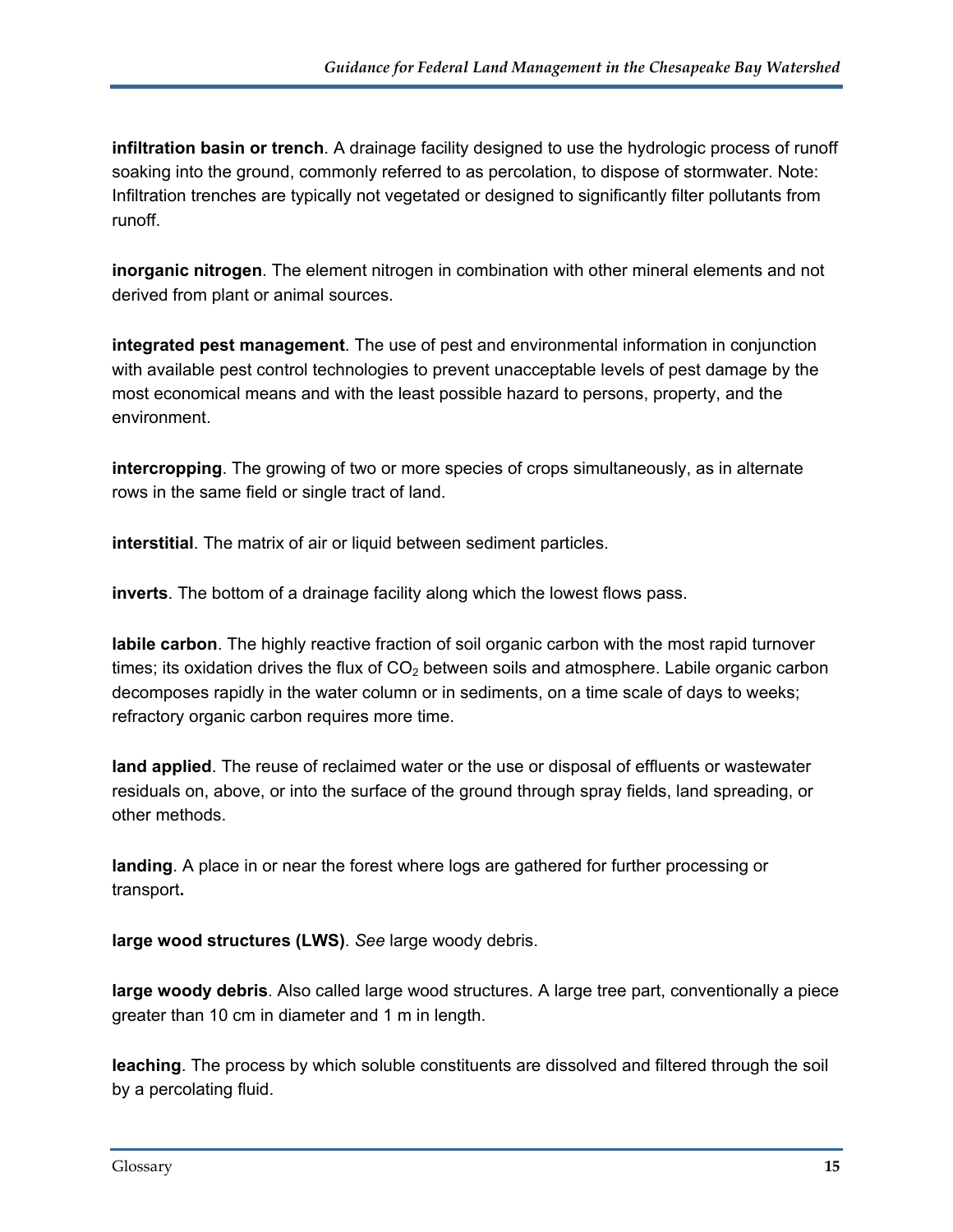**leaf litter**. Also called duff. Leaves and twigs fallen from forest trees.

**livestock exclusion fencing**. Fencing that keeps livestock away from rivers and streams.

**load**. The quantity of sediment transported by a current. It includes the suspended load of small particles and the bedload of large particles that move along the bottom.

**longitudinal rutting**. Ruts formed along the length of the road from tire pressure.

**longitudinal zones**. The longitudinal zones of a river corridor include the headwaters (zone 1), the transfer zone (zone 2), and the depositional zone (zone 3).

**lotic system**. Flowing waters, as in streams and rivers.

**low-input turf**. Turf that requires little or no maintenance, i.e., fertilization, irrigation, pesticide applications.

**low-mow turf**. Turf that is only infrequently mowed. Turf under this category would be mowed as little as possible, and mowing frequency would be based on issues such as security, pests, fire hazard, or suppression of woody species.

**macroaggregate**. A relatively large particle (as of soil).

**macropores**. Secondary soil features such as root holes or desiccation cracks that can create significant conduits for movement of non-aqueous phase liquid and dissolved contaminants, or vapor-phase contaminants.

**matrix based fertilizers (MBFs)**. Fertilizers formulated to reduce nitrate, ammonium, and total phosphorus leaching through binding of nitrogen (N) and phosphorus (P), and in some cases via mixtures with aluminum sulfate, iron sulfate, starch, chitosan, or lignin. When N and P are released, the chemicals containing these nutrients in the MBF temporarily bind N and P to an aluminum sulfate or iron sulfate starch- chitosan- lignin matrix.

**mat/tree collar**. A sunlight-blocking device used to block the growth of grass or weeds immediately adjacent to a newly planted tree. It is commonly made of 2.5-mil, UV-stabilized, carbon-black plastic; about 3 feet x 3 feet (1 sq. yard) slit to easily fit around the tree.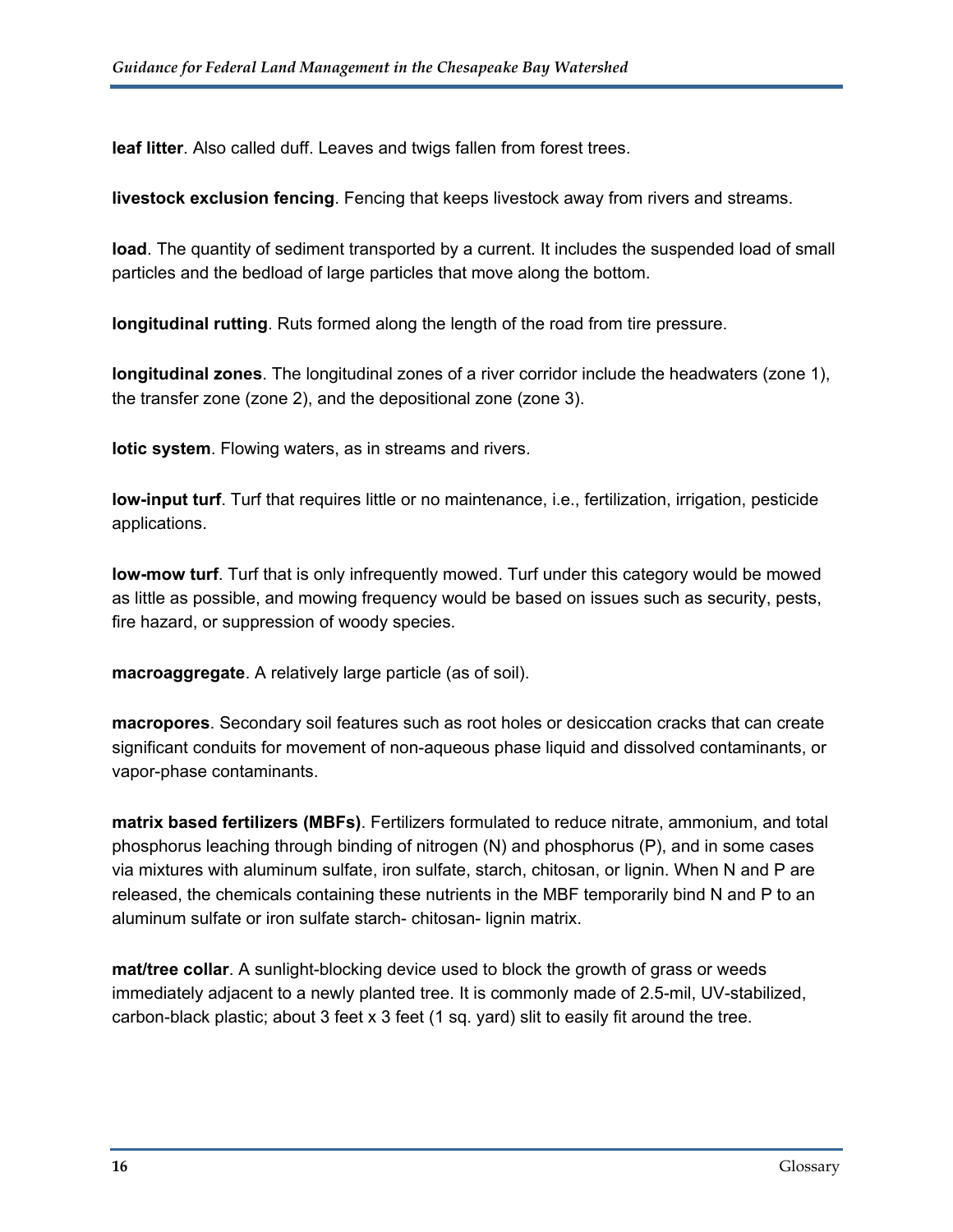**mechanical site preparation**. The practice of cutting all standing material with blades or choppers to prepare an area for establishing a future forest either by artificial or natural means. Other practices include disking, bedding, and raking.

**mesohabitat**. Distinct units of habitat within an ecosystem.

**microfauna**. Soil-dwelling micro-organisms (animals) that cannot be seen with the naked eye.

**microfiltration**. Using a device with a filter media to physically prevent biological contamination from passing through. Ceramic and solid block carbon are commonly used to provide microfiltration.

**miter drain**. A drain that is at an angle (e.g., 45 degrees) to the surface that is being drained (e.g., a grassed swale), as opposed to a drain laid flat on the surface that is being drained.

**morphology**. The branch of geology that studies the characteristics and configuration and evolution of rocks and land forms.

**mouldboard ploughing**. Conventional tillage using a moldboard plow. It turns over the soil and typically leaves less than 15 percent residue cover after planting.

**native landscaping**. Landscaping that is designed to use native plants adapted to the specific geographic location of their origin.

**nitrate flux**. The flow of nitrate (the most soluble and mobile form of nitrogen) out of a system, as from groundwater to streams, streams to rivers, and rivers to bays or oceans.

**nitrification**. The process whereby ammonia in wastewater is oxidized to nitrite and then to nitrate by bacterial or chemical reactions.

**no-mow turf**. Grasses that do not need mowing and are allowed to reach their mature state, e.g., switch grasses and other native grasses.

**no till**. Planting crops without prior seedbed preparation, into an existing cover crop, sod, or crop residues, and eliminating subsequent tillage operations.

**no-till disk aeration**. Aeration that uses methods similar to no-till or conservation tillage seeding of crops, which disrupts the soil surface in a series of parallel rows. The soil is aerated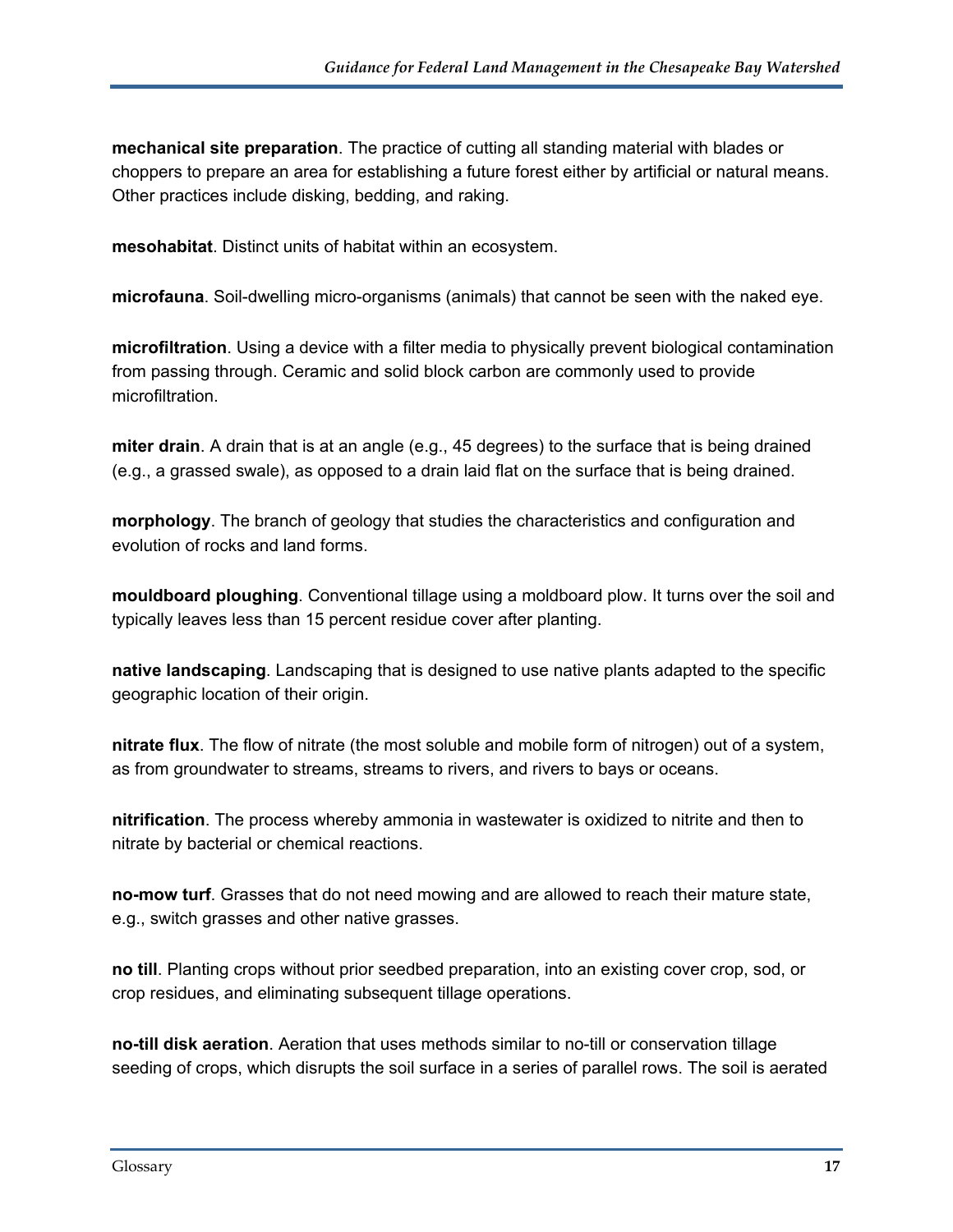using an aeration device fashioned by attaching cores, tines, or metal flashing (disk aeration) to rows on a metal plate and pushing the implement into the soil.

**nonessential turf**. Turf not necessary to achieve the intended goals of the facility or jurisdiction.

**nonpoint source**. Diffuse runoff (i.e., without a single point of origin or not introduced into a receiving stream from a specific outlet). This document uses the term *nonpoint source* broadly, as EPA has in the past, to refer to sources that currently are treated as nonpoint sources in EPA's implementation of section 319 of the Clean Water Act. Some of these sources may legally be made subject to regulation as point sources under section 402(p) of the Clean Water Act. EPA has designated several categories of these stormwater sources for regulation, such as small municipal separate storm sewer systems, and may designate others for regulation in the future.

**nutrient**. Any substance assimilated by living things that promotes growth. The term is generally applied to nitrogen and phosphorus in wastewater but is also applied to other essential and trace elements.

**nutrient use efficiency (NUE)**. A measure of how much crop is produced per unit of nutrient supplied. A greater NUE leaves less nitrogen and phosphorus available for transport to waterbodies.

**on-site system**. A wastewater treatment system relying on natural processes or mechanical components or both to collect and treat sewage from one or more dwellings, buildings, or structures and disperse the resulting effluent on property owned by the individual or entity.

**organic turf management**. Turf managed without the use of inorganic fertilizers or pesticides.

**organic matter**. The organic component of the soil consisting in living organisms, dry plants and residues of animal origin. In a mass unit, this organic component is the most chemically active of the soil. Such a component stores several essential elements, stimulates the proper structure of the soil, is a source with capacity for the exchange of cations and regulates the pH changes, supports the relationship between air and water in the soil, and is a huge geochemical storage of carbon.

**oxidation-reduction potential**. The electric potential required to transfer electrons from one compound or element (the oxidant) to another compound (the reductant); used as a qualitative measure of the state of oxidation in water treatment systems.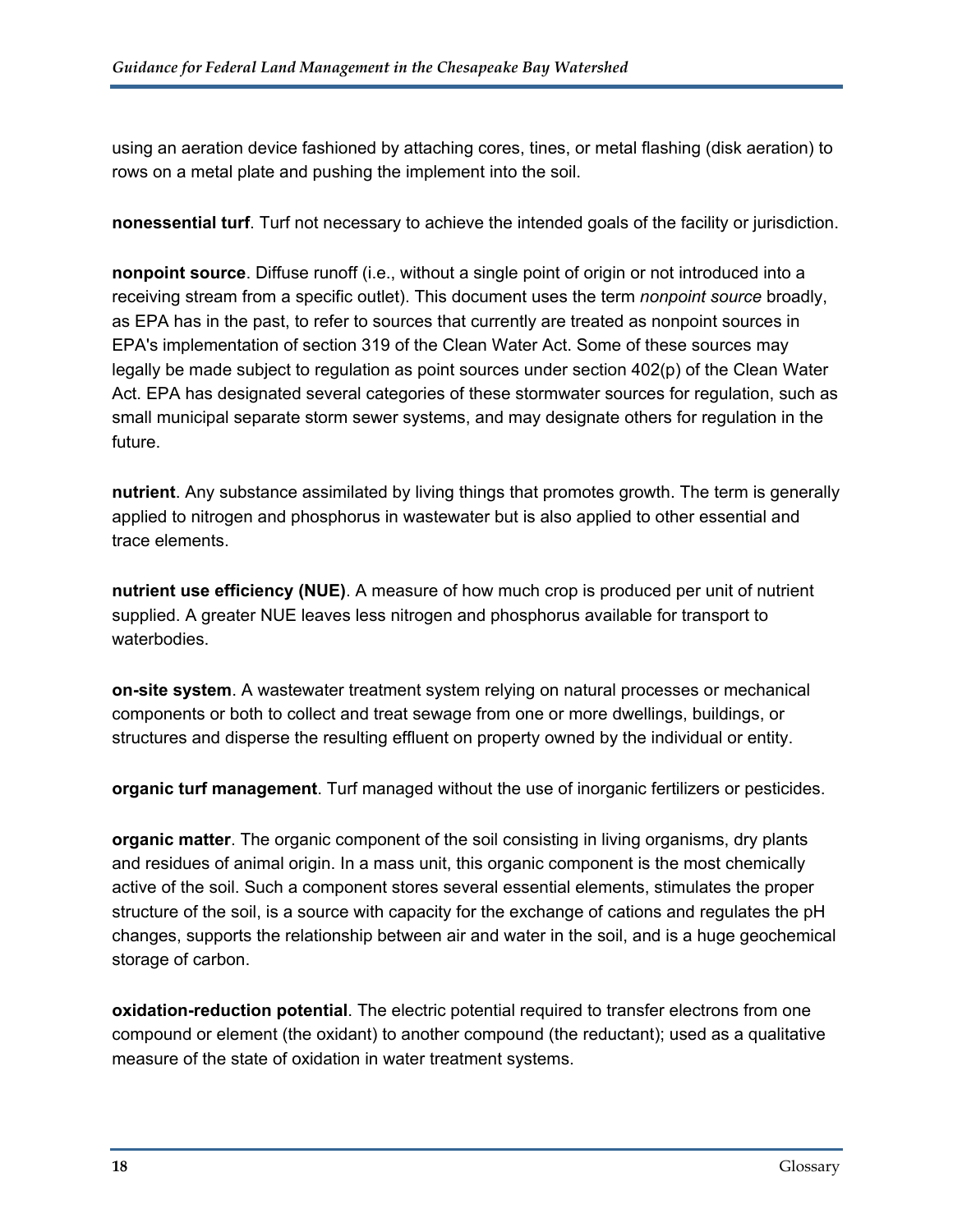**P-saturation**. The amount of phosphorus in soil divided by the amount of phosphorus that can be fixed by the soil.

**particulate bound**. The condition in which a pollutant constituent attaches physically, strongly or weakly, to sediments within a stream system.

**pasture**. Land used primarily for the production of domesticated forage plants for livestock (in contrast to rangeland, where vegetation is naturally occurring and is dominated by grasses and perhaps shrubs). Rotation pasture or cropland under winter cover crops is not included in this definition. The 1992 national resources inventory recorded 126 million acres of pastureland, 9 percent of all nonfederal rural lands.

**peak flow**. The maximum flow through a watercourse that will recur with a stated frequency. The maximum flow for a given frequency can be based on measured data, calculated using statistical analysis of peak flow data, or calculated using hydrologic analysis techniques.

**permeable reactive barriers**. A subsurface emplacement of reactive materials designed as a preferential conduit for treating contaminated groundwater flow.

**phase construction**. Disturbance of small portions of a site at a time to prevent erosion from the dormant parts.

**phreatic surface**. The free surface of groundwater at atmospheric pressure.

**phytoremediation**. A practice used to reduce soil contaminant loadings through the use of plants selected to uptake or breakdown the contaminants. In cases where plants cannot metabolize and breakdown the contaminants, vegetative matter might need to be removed for further processing or disposal.

**phytotechnology**. A term referring to technologies that use living plants.

**planter box**. A small, contained vegetated area that is used to collect and treat stormwater through the mechanisms provided by bioretention designs. There are three general types of planter boxes: (1) contained planter that is used for planting trees, shrubs, and ground cover that is placed over an impervious surface; (2) infiltration planter that is a structural landscaped reservoir used to collect, filter, and infiltrate stormwater run-on; and (3) flo-through planter that is similar to an infiltration planter except it has a waterproof lining allowing it to be used next to foundation walls. Other terms used for this practice include stormwater planter, vegetated planter, tree box.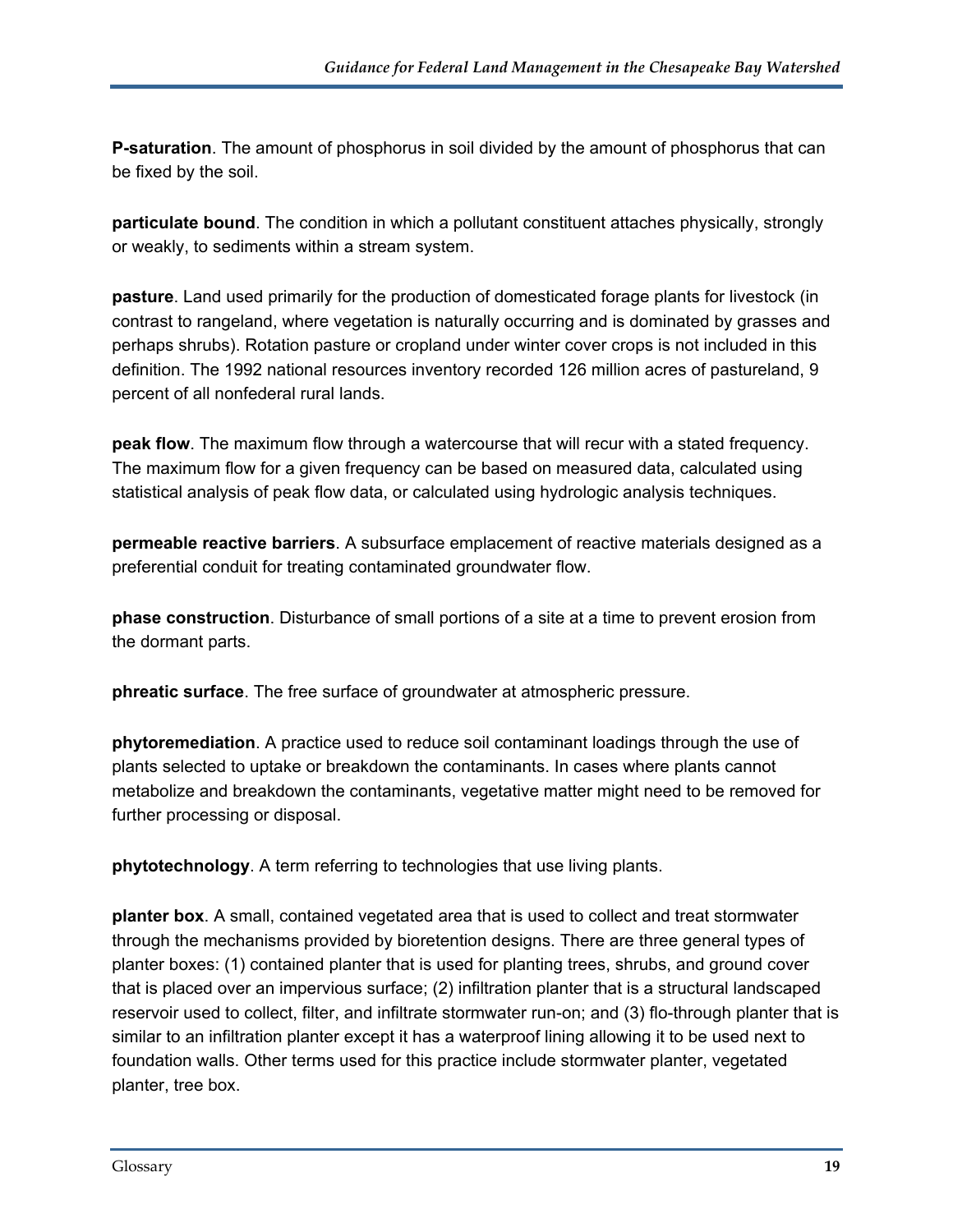**plume**. A definable, three-dimensional region of effluent created by the movement of groundwater beneath its source.

**plunge pool**. A natural or sometimes artificially created pool that dissipates energy of free falling water. The basin is at a safe distance downstream of the structure from which the water is being released.

**pore water pressure**. The pressure exerted on its surroundings by water held in pore spaces in rock or soil.

**porosity**. The degree to which soil, gravel, sediment, or rock is permeated with pores or cavities through which water or air can move.

**pre-development hydrology**. The runoff characteristics in a watershed before urban development in respect to the volume, rate, duration, and temperature of runoff.

**production area of an AFO**. That part of an animal feeding operation that includes the animal confinement area, the manure storage area, the raw materials storage area, and the waste containment areas. The animal confinement area includes open lots, housed lots, feedlots, confinement houses, stall barns, free stall barns, milkrooms, milking centers, cowyards, barnyards, medication pens, walkers, animal walkways, and stables. The manure storage area includes lagoons, runoff ponds, storage sheds, stockpiles, under house or pit storages, liquid impoundments, static piles, and composting piles. The raw materials storage area includes feed silos, silage bunkers, and bedding materials. The waste containment area includes settling basins and areas within berms and diversions that separate uncontaminated stormwater. Also included in the definition of production area is any egg washing or egg processing facility, and any area used in the storage, handling, treatment, or disposal of mortalities.

**push outs**. A type of road drainage structure that drains topographic lows or saddles on a road by directing runoff away from the road from both road directions.

**rain garden**. A depressed area of the ground planted with vegetation, allowing runoff from impervious surfaces such as parking lots and roofs the opportunity to be collected and infiltrated into the groundwater supply or returned to the atmosphere through evaporation and evapotranspiration. Rain gardens are typically cheaper to build and design than bioretention or bioinfiltration cells because they are often built without specific performance standards and without the assistance of a certified professional to design them.

**recirculating media filter**. A wastewater treatment system component featuring a layer of sand, gravel, or other material, on which effluent is applied and treated via microbial growth on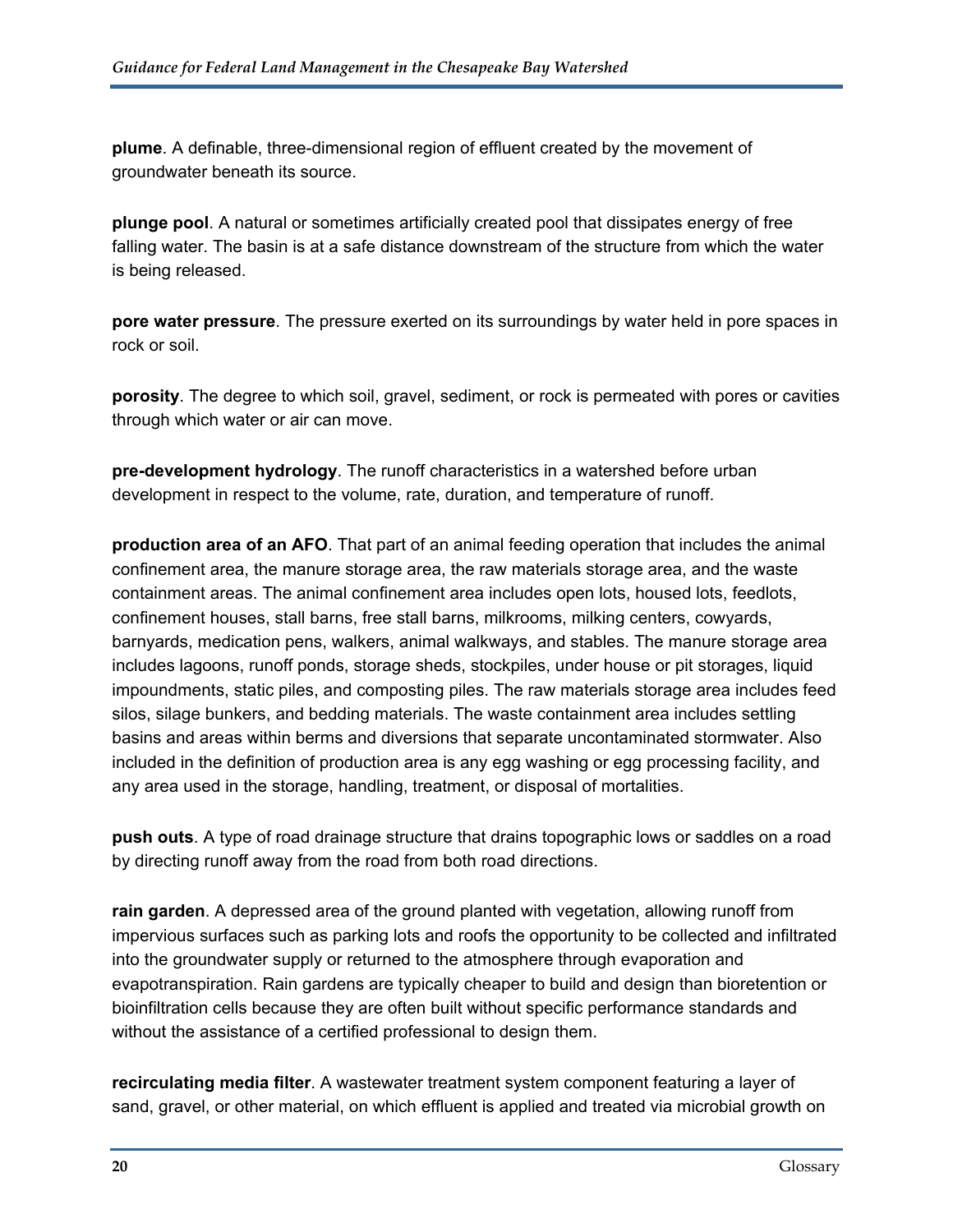the surface of the media, allowing the effluent to trickle through. A portion of the effluent is returned to another system component for further treatment or to facilitate a treatment process.

**reforestation.** The establishment of a forest through artificial plantings or natural regeneration.

**reinforcement planting**. Additional trees and shrubs that are planted during the short-term maintenance phase (approximately 2 years after initial plantings) of a riparian forest buffer restoration to replace any plants that did not survive and to enhance the buffer.

**retrofits**. Installation of a new or redesigned stormwater facility to treat stormwater from existing impervious area, including roofs, patios, walkways, and driving or parking surfaces.

**return walls**. Walls constructed at the ends of seawalls, bulkheads, or revetments perpendicular to the shoreline to prevent flanking of the primary shore protection structure.

**revetment**. A facing of stone, concrete, and the like, built to protect a scarp, embankment, or shore structure against erosion by wave action or currents.

**ridge tillage**. A type of soil conserving tillage in which the soil is formed into ridges and the seeds are planted on the tops of the ridges. The soil and the crop residue between the rows remain largely undisturbed. The practice offers opportunities to reduce crop production costs by banding fertilizers and pesticides and reducing the need for field trips.

**riffle**. A shallow part of the stream where water flows swiftly over completely or partially submerged obstructions to produce surface agitation.

**rill**. A small channel eroded into the soil by surface runoff; it can be easily smoothed out or obliterated by normal tillage.

**riparian area**. Vegetated ecosystems along a waterbody through which energy, materials, and water pass. Riparian areas characteristically have a high water table and are subject to periodic flooding and influence from the adjacent waterbody. These systems encompass wetlands, uplands, or some combination of the two, although they will not in all cases have all the characteristics necessary for them to be classified as wetlands.

**riparian buffer**. A specific area to be managed within a riparian area.

**riparian habitat**. Areas adjacent to rivers and streams with a differing density, diversity, and productivity of plant and animal species relative to nearby uplands.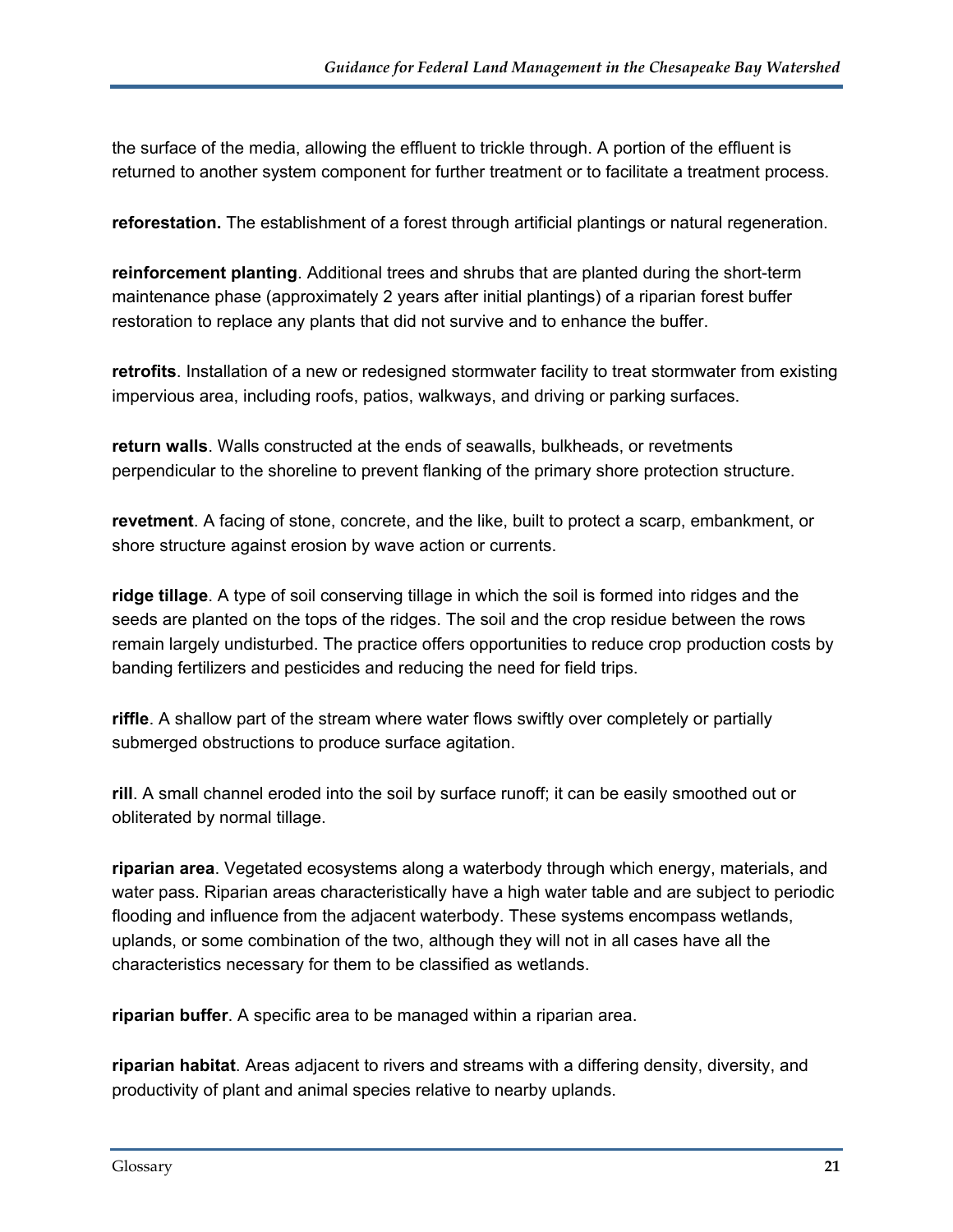**road failure**. A portion or location along a forest road where generally erosion or poor construction has resulted in the surface of the road falling away and leaving the road impassable or compromising the intended drainage of the road surface.

**road prism**. All parts of a road including cut banks, ditches, road surfaces, road shoulders, and road fills.

**road profile**. The cross-sectional shape of the road surface in relation to the road corridor traversing the surrounding landscape.

**root wad revetments**. Logs with attached root masses that are placed in and on streambanks to provide streambank erosion, trap sediment, and improve habitat diversity.

**row crop agriculture**. The rows or planting beds are far enough apart to permit the operation of machinery between them for cultural operations.

**scour**. Soil erosion when it occurs underwater, as in the case of a streambed.

**scour pool**. Removal of underwater material by waves and currents, especially at the base or toe of a shore structure.

**seawalls**. A structure separating land and water areas, primarily designed to prevent erosion and other damage due to wave action.

**sediment**. Topsoil, sand, and minerals washed from the land into water, usually after rain or snow melt.

**sediment basin/rock dams**. Barriers, often employed in conjunction with excavated pools, constructed across a drainage way or off-stream and connected to the stream by a flow diversion channel to trap and store waterborne sediment and debris.

**sediment fence** (also called silt fences)**.** A temporary sediment control device used on construction sites to protect water quality in nearby surface waters from sediment (loose soil) in stormwater runoff. A typical fence consists of a piece of synthetic filter fabric (also called a geotextile) stretched between a series of wooden or metal stakes.

**sediment transport capacity and competence**. The ability or efficiency of a stream system to move sediment.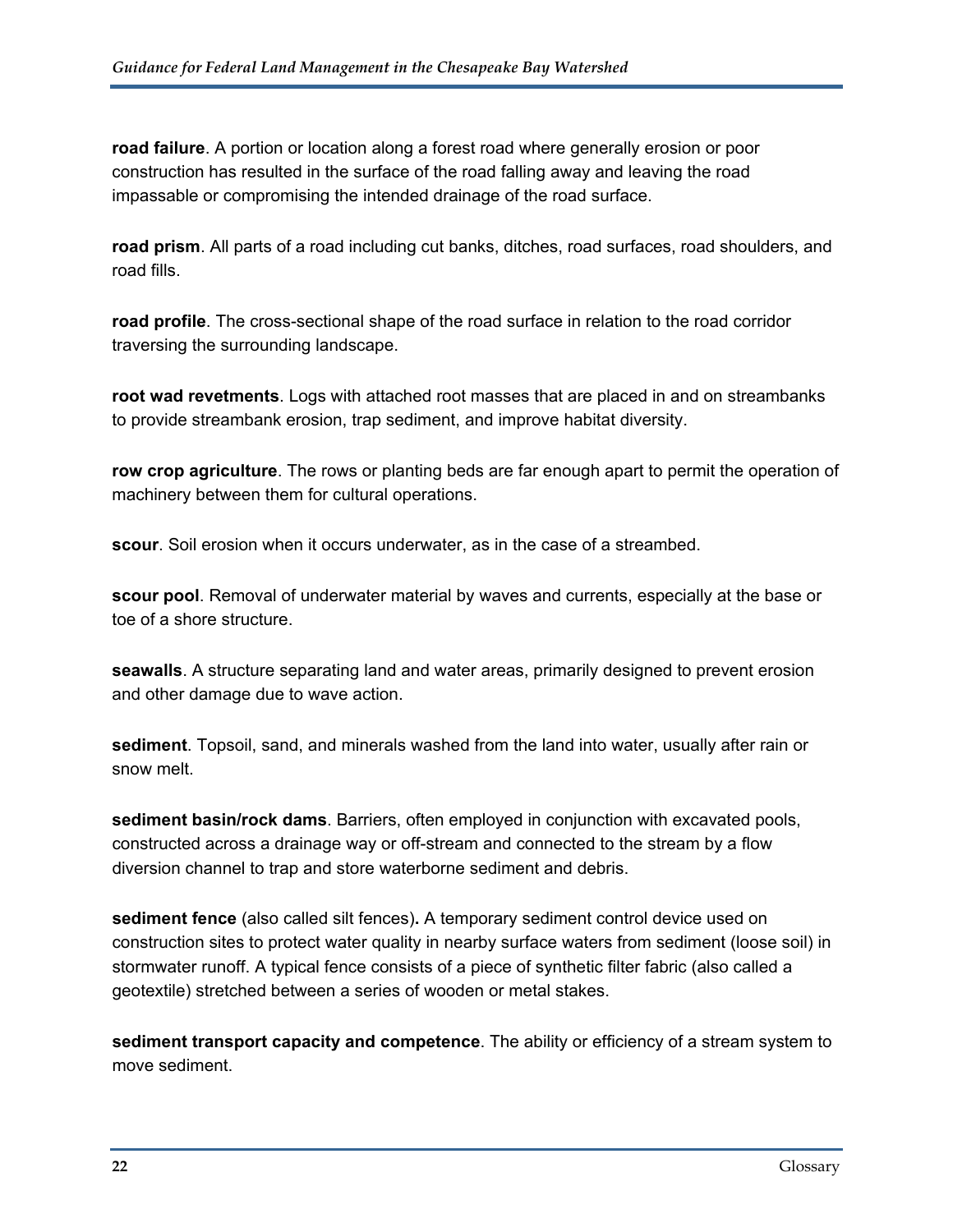**sediment trap**. A structure or vegetative barrier designed to collect soil material transported in runoff and also to reduce water flow velocity and therefore scouring and erosion. Sediment traps mitigate siltation of natural drainage features.

**seeding**. The establishment of vegetated cover on a disturbed site by applying plant seeds and as appropriate, fertilizer, lime, or other amendments.

**septage**. Liquid and residuals removed from a septic tank or other sewage pretreatment device or holding facility, such as a seepage pit, cesspool, or portable toilet.

**septic tank effluent gravity (STEG) collection system**. A collection system that uses septic tanks to separate solids and allow gravity flow of effluent to a subsequent component.

**septic tank effluent pump (STEP) collection system**. A collection system that uses a septic tank to separate solids and incorporates a pump and associated parts to convey effluent under pressure to a subsequent component.

**sequencing batch reactor**. A series of components designed to treat wastewater in batches, one process at a time. Typically, it involves activated sludge and other processes carried out in the same tank in stepwise order (e.g., fill, treat, settle, decant, and draw).

**setback**. A distance between a water resource and an activity (e.g., manure spreading) within which the activity cannot be carried out. The purpose of a setback is to reduce the potential for contaminants to reach ground or surface water. Properly managed setbacks improve water quality by acting as filters for water passing over or through the soil toward a water resource.

**shear strength**. The internal resistance of a body to shear stress, which typically includes frictional and cohesive components and expresses the ability of soil to resist sliding.

**sheetflow**. Term used to describe the movement of water laterally across the surface of the ground, rather than flowing in defined channels or depressions.

**silt fence** (*See* sediment fence.)

**silviculture**. The management of forest land for timber production.

**silvopasture**. An agroforestry application establishing a combination of trees or shrubs and compatible forages on the same acreage**.**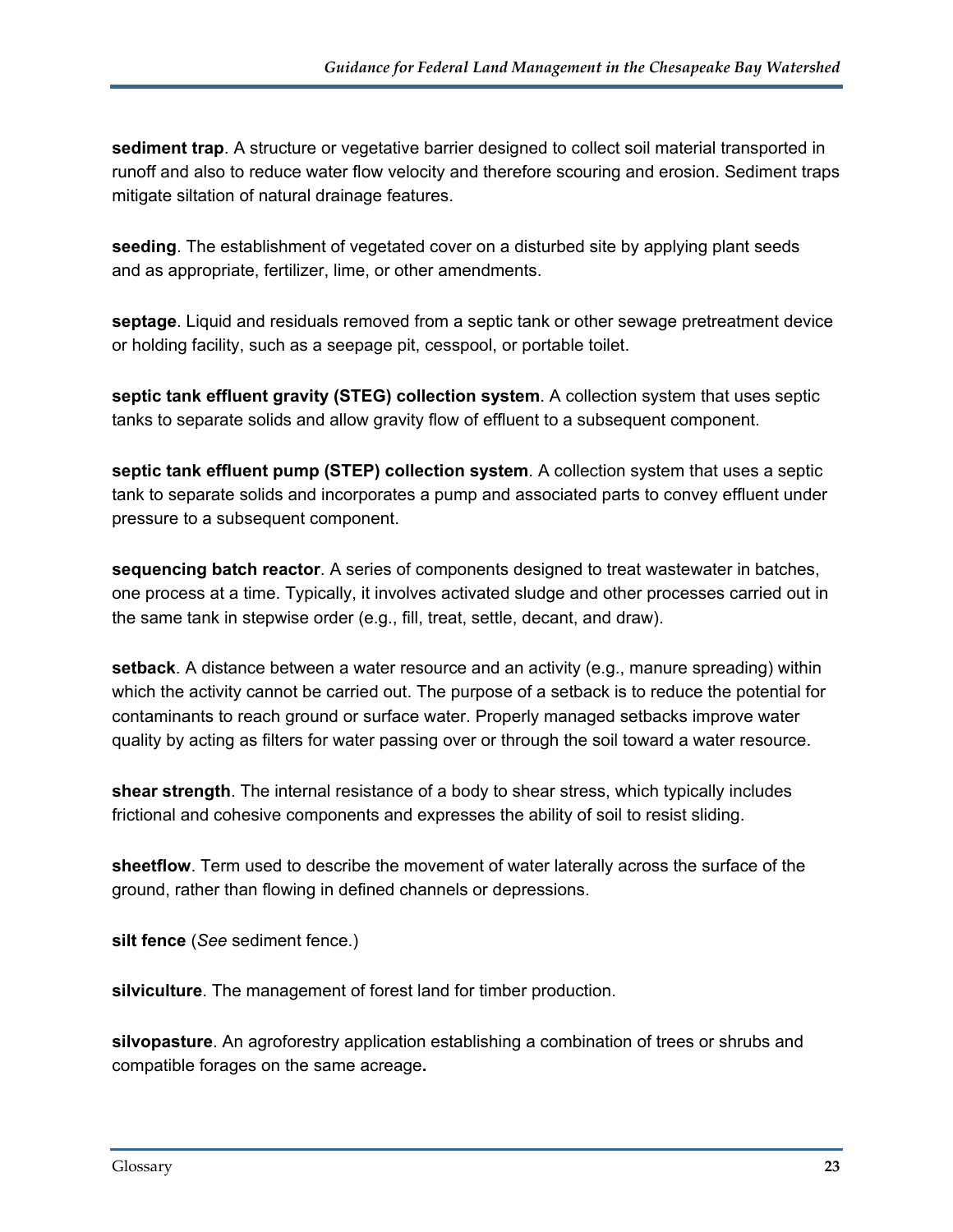**single-pass**. A wastewater flow configuration wherein effluent moves through a treatment component only once.

**site fingerprinting**. 1. Site clearing and development using minimal disturbance of existing vegetation and soils. 2. Restricting ground disturbance to areas where structures, roads, and rights of way will exist after construction is completed.

**skid trail**. A temporary, nonstructural pathway over forest soil used to drag felled trees or logs to the landing.

**slag filter**. A filter filled with electric arc furnace steel slag, a by-product of making steel, to treat barnyard runoff and milkhouse waste.

**slash**. The unwanted, unused, and generally unmerchantable accumulation of woody material, such as large limbs, tops, cull logs, and stumps, that remains as forest residue after timber harvesting.

**slit aeration**. A soil aerator, the most common for agronomic use, in which tines are pushed into the soil to make elongated holes.

**slough**. A marshy or reedy pool that contains areas of slightly deeper water and a slow current.

**sludge**. Accumulated solids and associated entrained water within a wastewater pretreatment component, generated during the biological, physical, or chemical treatment; coagulation; or clarification of wastewater.

**sluicing**. The practice of releasing water through the sluice gate of an impoundment rather than through the turbines.

**sodding**. A permanent erosion control practice involving laying a continuous cover of grass sod on exposed soils.

**soil dispersal field (soil treatment area)**. A physical location where final treatment and dispersal of effluent occurs; includes drainfields, drip fields and spray fields.

**spur road**. A short road that branches from a major forest road and that is generally used to access specific areas for harvesting.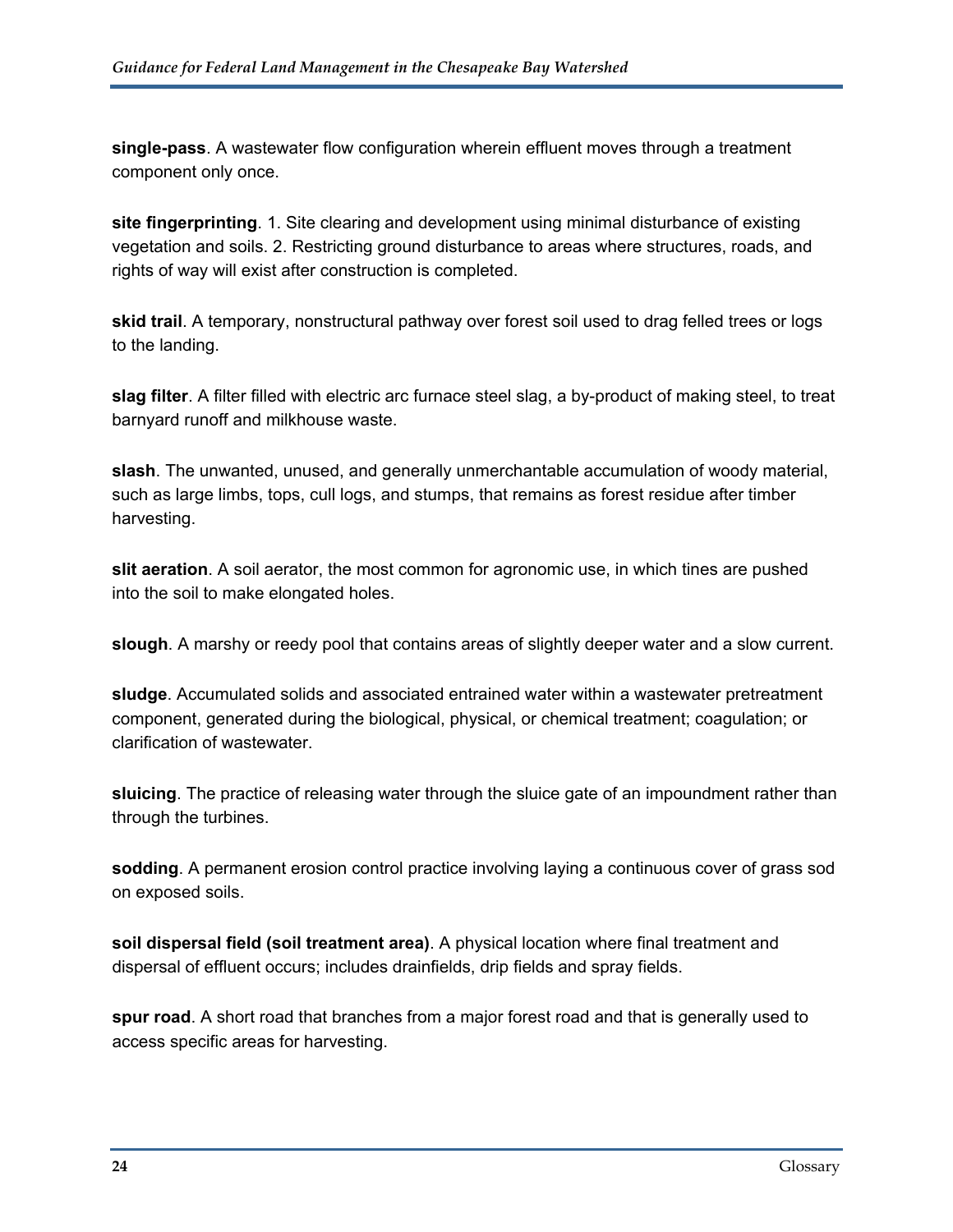**stormflow**. The portion of streamflow attributable to precipitation that enters the channel (generally as overland flow or shallow subsurface flow) within a short time frame in association with storms (as opposed to baseflow, which enters the channel slowly from groundwater sources).

**storm return period**. The recurrence interval or an estimate of the interval of time between storms of a certain intensity or size. *See also* design flow.

**stream corridor**. The area that consists of the stream channel itself, the floodplain, and a transitional zone between the floodplain and the surrounding landscape.

**stream geometry**. The physical form assumed by a stream system that includes channel depth, width, longitudinal slope, and planform.

**stream morphology**. The science of analyzing the structural makeup of rivers and streams and how they change over time.

**streamside management area**. A designated area that consists of the stream itself and an adjacent area of varying width where management practices that might affect water quality, fish, or other aquatic resources are modified. The SMA is not necessarily an area of exclusion but an area of closely managed activity. It is an area that acts as an effective filter and absorptive zone for sediments, maintains shade, protects aquatic and terrestrial riparian habitats, protects channels and streambanks, and promotes floodplain stability.

**street sweeping**. The use of self-propelled and walk-behind sweeping and vacuum equipment to remove sediment and other debris from streets, roadways, parking lots, and sidewalks.

**struvite formation**. The common name for magnesium ammonium phosphate hexahydrate (MgNH<sub>4</sub>PO<sub>4</sub>  $\cdot$  6(H<sub>2</sub>O)). Struvite can naturally form and clog pumps and pipes when recycling lagoon liquid, and struvite accumulation is a common problem in pumping systems for anaerobic treatment portions of municipal waste treatment systems. Although components designed to promote struvite formation and collection have been used to remove phosphorus from municipal waste treatment systems, the idea of promoting struvite formation and collection is a relatively new concept for livestock wastewater treatment and nutrient management.

**subirrigation**. Application of irrigation water below the ground surface by raising the water table to within or near the root zone.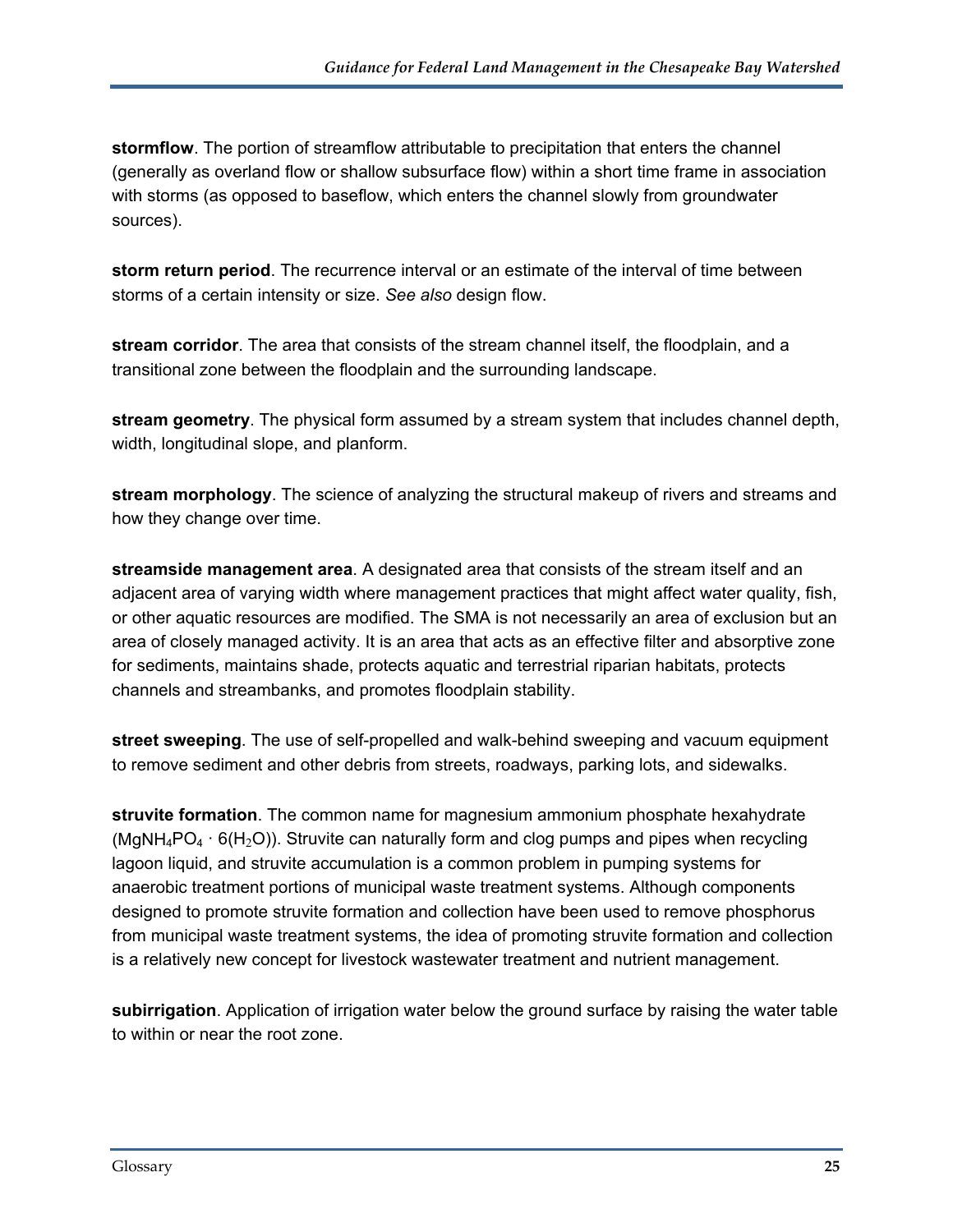**surface roughening** (also called soil roughening). Increasing the relief of a bare soil surface with horizontal grooves by either stair-stepping (running parallel to the contour of the land) or using construction equipment to track the surface.

**suspended growth or fixed film reactors**. A configuration wherein the microorganisms responsible for wastewater treatment are maintained in suspension within a liquid.

**suspended sediment**. Very fine soil particles that remain in suspension in water for a considerable period without contact with the bottom. Such material remains in suspension because of the upward components of turbulence and currents and/or by suspension.

**swales**. Vegetated, open-channel management practices designed specifically to treat and attenuate stormwater runoff for a specified water quality volume.

**tailwaters**. The channel or stream below a dam, often characterized by waters with low dissolved oxygen. Many nonpoint source pollution problems in reservoirs and dam tailwaters frequently result from sources in the contributing watershed (e.g., sediment, nutrients, metals, and toxics).

**tank**. A watertight structure or container used to hold wastewater for such purposes as aeration, equalization, holding, sedimentation, treatment, mixing, dilution, addition of chemicals, or disinfection.

**thalweg**. In hydrologic terms, it is the line of maximum depth in a stream. The thalweg is the part that has the maximum velocity and causes cutbanks and channel migration.

**thinning**. A tree removal practice that reduces tree density and competition between trees in a stand. Thinning concentrates growth on fewer, high-quality trees; provides periodic income; and generally enhances tree vigor. Heavy thinning can benefit wildlife through the increased growth of ground vegetation.

**three-zone buffer system**. A technique for establishing a buffer, consisting of inner, middle, and outer zones. The zones are distinguished by function, width, vegetative target, and allowable uses.

**tile drains**. Pipe made of perforated plastic, burned clay, concrete, or similar material laid to a designed grade and depth to collect and carry excess water from the soil.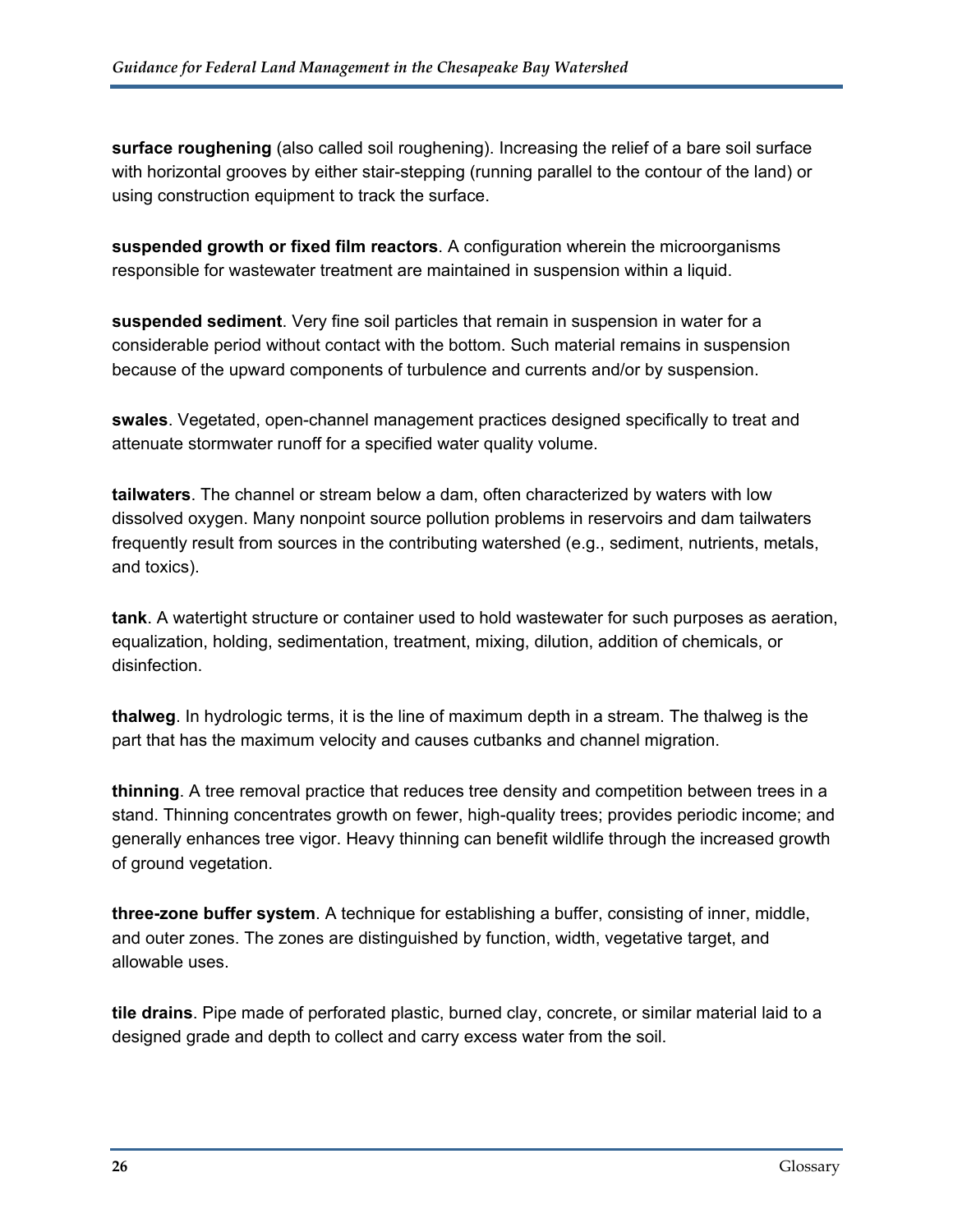**tillage**. Plowing, seedbed preparation, and cultivation practices.

**time-dosed pressure drip dispersal (flow equalization)**. A system configuration that includes sufficient effluent storage capacity to allow for uniform flow to a subsequent component despite variable flow from the source.

**time-dosing**. A configuration in which a specific volume of effluent is delivered to a component according to a prescribed interval, regardless of facility water use.

**topography**. The shape and contour of a surface, especially the land surface, usually characterized by slope, aspect, and elevation.

**total maximum daily load (TMDL)**. A calculation of the highest amount of a pollutant that a waterbody can receive and safely meet water quality standards set by the state, territory, or authorized tribe.

**total suspended solids**. A measure of the suspended solids in wastewater, effluent, or waterbodies, determined by tests for *total suspended non-filterable solids*.

**turf**. A surface layer of earth containing a dense growth of grass and its matted roots; sod.

**turnouts** (aka bleeders or cutouts). A drainage ditch that drains water away from roads and road ditches.

**urban forest canopy**. The land surface area that lies directly beneath the crowns of all trees and tall shrubs.

**vegetated swales**. A shallow drainage conveyance that has vegetative turf (typically grasses) with relatively gentle side slopes, generally with flow depths of less than one foot.

**vertical stability (degradation/aggradation)**. The ability of a stream system to maintain a constant or balanced profile without deposition of sediment (aggradation) or incision (degredation).

**vortex rock weirs**. A structure designed to serve as grade control and create a diversity of flow velocities, while still maintaining the bed load sediment transport regime of a stream.

**waste treatment lagoon**. An impoundment made by excavation or earth fill for biological treatment of wastewater.